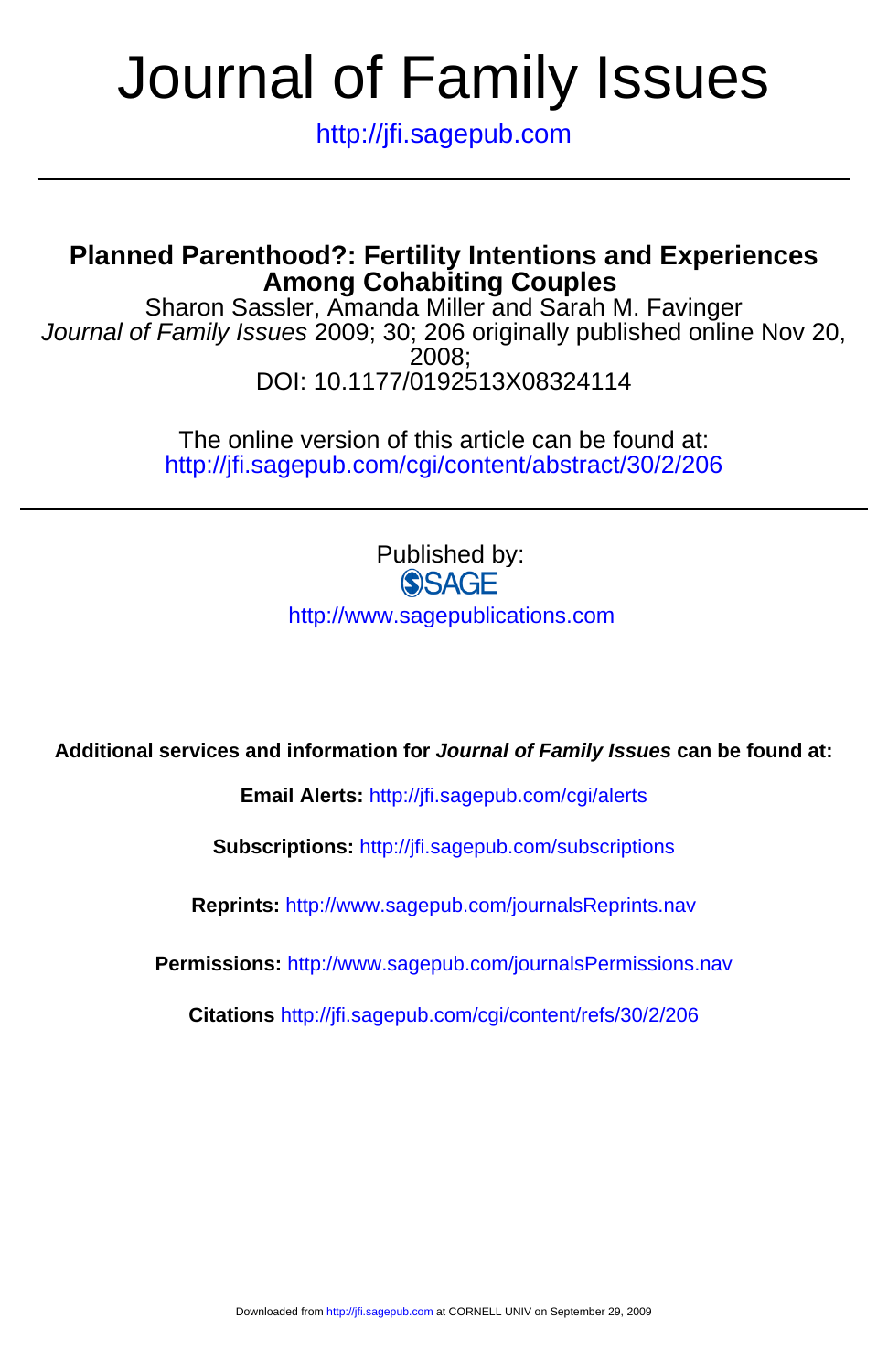**Journal of Family Issues** Volume 30 Number 2 February 2009 206-232 © 2009 Sage Publications 10.1177/0192513X08324114 http://jfi.sagepub.com hosted at http://online.sagepub.com

# **Planned Parenthood?**

# **Fertility Intentions and Experiences Among Cohabiting Couples**

Sharon Sassler *Cornell University, Ithaca, New York* Amanda Miller *The Ohio State University, Columbus* Sarah M. Favinger *State Employment Relations Board, Columbus, Ohio*

Most research on nonmarital births focuses on disadvantaged populations. This study examined the childbearing expectations and experiences of a workingclass sample, drawing on in-depth interviews with 30 cohabiting couples. Few couples in the sample were attempting to conceive; most desired to defer parenting. Three responses emerged to how a pregnancy would be resolved. The largest group would be dismayed but would bear the child. A smaller set indicated that it would terminate a pregnancy. The third group disagreed on the outcome. Relationship context and partner attributes were key factors in fertility decisions. Couples who believed that they had a future together were most likely to agree that they would have the child, though not necessarily preceded by marriage; they were the most consistent users of contraception. Couples of the second and third groups (termination, nonconcurrence) were less regular or less effective contraceptors. Results are discussed in light of public policy interest in reducing nonmarital births.

*Keywords: cohabitation; premarital birth; unintended pregnancy; fertility*

The number of births to single women reached an all-time high in the early years of the 21st century, with more than one out of three babies born to unmarried women (J. Martin et al., 2006). Although rates of teen

**Authors' Note:** Many thanks are due to Elizabeth Menaghan, Daniel Lichter, Paula England, and Townsend Price-Spratlen for their thoughtful suggestions on earlier drafts and throughout the data collection. A special note of appreciation is also due to Kathryn Edin for her help with questionnaire design and guidance. Address correspondence to Sharon Sassler, Department of Policy Analysis and Management, Cornell University, 134 MVR Hall, Ithaca, NY 14853; e-mail: SS589@Cornell.edu.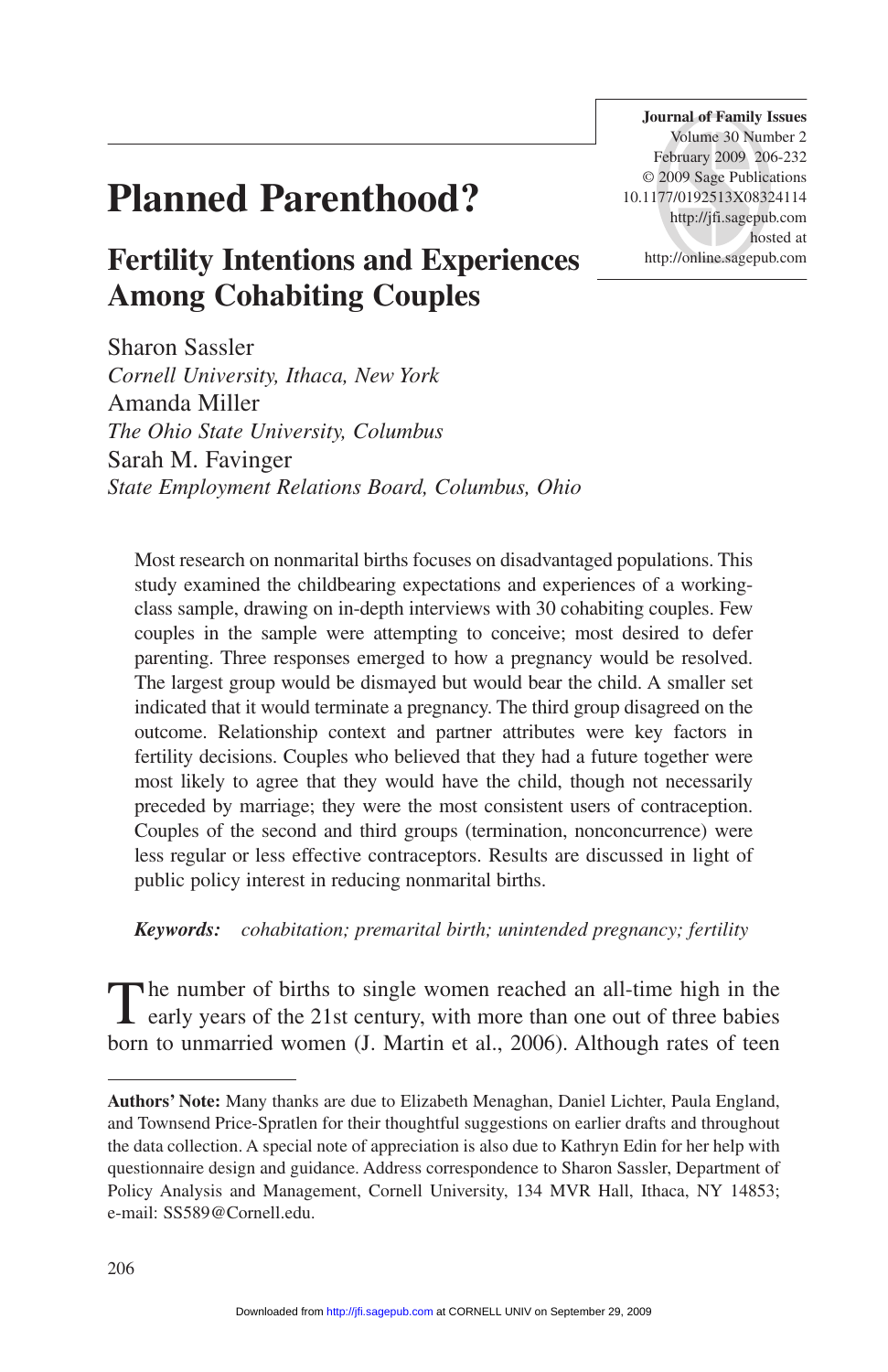childbearing have declined (Boonstra, 2002), the record level of nonmarital childbearing is driven by the growing share of births to cohabiting adults (Raley, 2001). As a result, cohabitation plays an increasingly important role in family formation. Current initiatives to promote marriage, particularly among new or prospective parents, sometimes regard cohabiting couples as prime targets of opportunity (Acs & Nelson, 2004).

An abundance of research focuses on the family-building attitudes of lowincome populations (Edin, 2000; Furstenberg, 1976, 2001; Gibson-Davis, Edin, & McLanahan, 2005). Far less is known about the views and experiences of more economically advantaged youth. Class differences in the proportion of births to unmarried women have narrowed—at least for those with less than a college degree (Ellwood & Jencks, 2004; S. P. Martin, 2004). As of 2000, 25.5% of childbearing-age women in the middle third of the education distribution had experienced a nonmarital birth—a dramatic increase from 7.2% in 1960 (Ellwood & Jencks, 2004). Although marital delay is evident across the educational spectrum, the increase in cohabitation—and exposure to the risk of pregnancy—has been greatest for women with at least a high school degree or some college education. Between 1987 and 2002, the shares of women with a high school degree who were cohabiting increased 115%, whereas for women with some college but no degree, the proportions grew 93% (Bumpass & Lu, 2000; Chandra, Martinez, Mosher, Abma, & Jones, 2005).

Whether the family formation patterns prevalent among low-income populations are diffusing to the broader population should be of concern to policy makers and those seeking to better understand changes in the American family. For one thing, the literature suggests that child outcomes are compromised when births are unintended or when both partners are not in consensus regarding whether to have a child (S. S. Brown & Eisenberg, 1995; Crissey, 2006; Hummer, Hack, & Raley, 2004). Second, nonmarital births affect the union outcomes of mothers and, subsequently, the stability and economic well-being of their children. Relatively few cohabitors who bear children and do not marry before the birth subsequently wed that partner (Qian, Lichter, & Mellott, 2005). Children born to cohabiting parents are therefore considerably more likely to experience family instability, when compared to children born to married parents (Graefe & Lichter, 1999; Manning, Smock, & Majumdar, 2004). Furthermore, nonmarital births reduce women's odds of marrying men other than their children's fathers, and single mothers who do marry partner with less economically attractive mates and do not experience the same physical health benefits from entering marriage that childless women receive (Graefe & Lichter, 2002; Qian et al., 2005; Williams, Sassler, & Nicholson, 2008). The growing prevalence of childbearing among cohabiting women who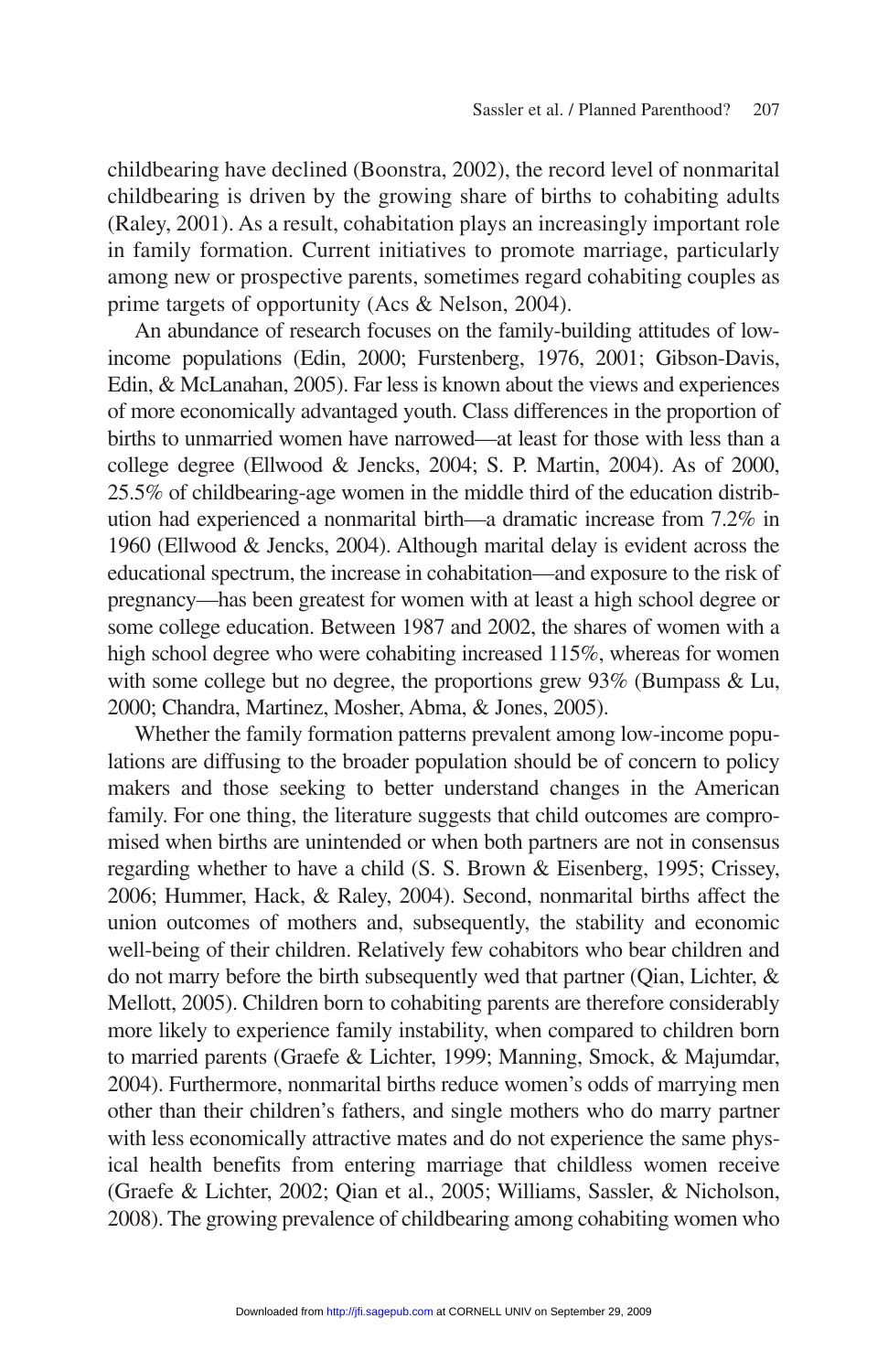are high school graduates or who have some college education portends a further widening of class inequalities in children's economic outcomes (McLanahan, 2004).

This article addresses the gap in what is known about the parenting views of working-class cohabitors. It explores the factors affecting cohabitors' views of conception, prevention, and the timing and context of parenthood. The current study expands what is known about family formation within cohabiting unions, focusing on a population segment traditionally overlooked in the literature and incorporating the perspectives of men—via their own responses and in tandem with those of their partners—to assess the impact of couple-level dynamics. Findings are interpreted in light of current initiatives to reduce nonmarital fertility.

# **Linkages Among Cohabitation, Social Class, and Parenting**

As of 2001, 37% of all births in the United States occurred outside marriage; more than half those births (52%) were to cohabiting couples (Mincieli, Manlove, McGarrett, Moore, & Ryan, 2007). Cohabitation has become a more prevalent environment for childbearing and rearing (Graefe & Lichter, 1999); however, because of the instability of the arrangement in the United States, scholars argue that cohabitation is not yet an alternative to marriage (Heuveline & Timberlake, 2004; Musick, 2002; Raley, 2001). As living together becomes more normative, though, responses to conceptions have changed. Whereas in the past such pregnancies often resulted in marriage before a birth (Manning, 1993), by the early 1990s the shares of cohabiting women who wed before childbirth had declined considerably (Graefe & Lichter, 1999; Lichter, Qian, & Mellott, 2006; Manning, 2001; Raley, 2001).

Studies of nonmarital childbearing have disproportionately focused on the economically disadvantaged, where it is most prevalent (e.g., Burton, 1990; Edin & Kefalas, 2005; Kendall et al., 2005; Luker, 1996), and on women (though, see Roy & Lucas, 2006; Waller, 2002). The diffusion of nonmarital parenting to a wider swath of the economic spectrum has been largely ignored. Because low-income women have fewer venues for achievement, childbearing and rearing become central mechanisms for demonstrating maturity and the attainment of adulthood (Edin & Kefalas, 2005; Kendall et al., 2005; Luker, 1996; Schoen & Tufis, 2003). That marriage often does not precede childbearing, even when it remains a desired goal, is generally attributed to the poor economic situation of available men, particularly at young ages (Edin &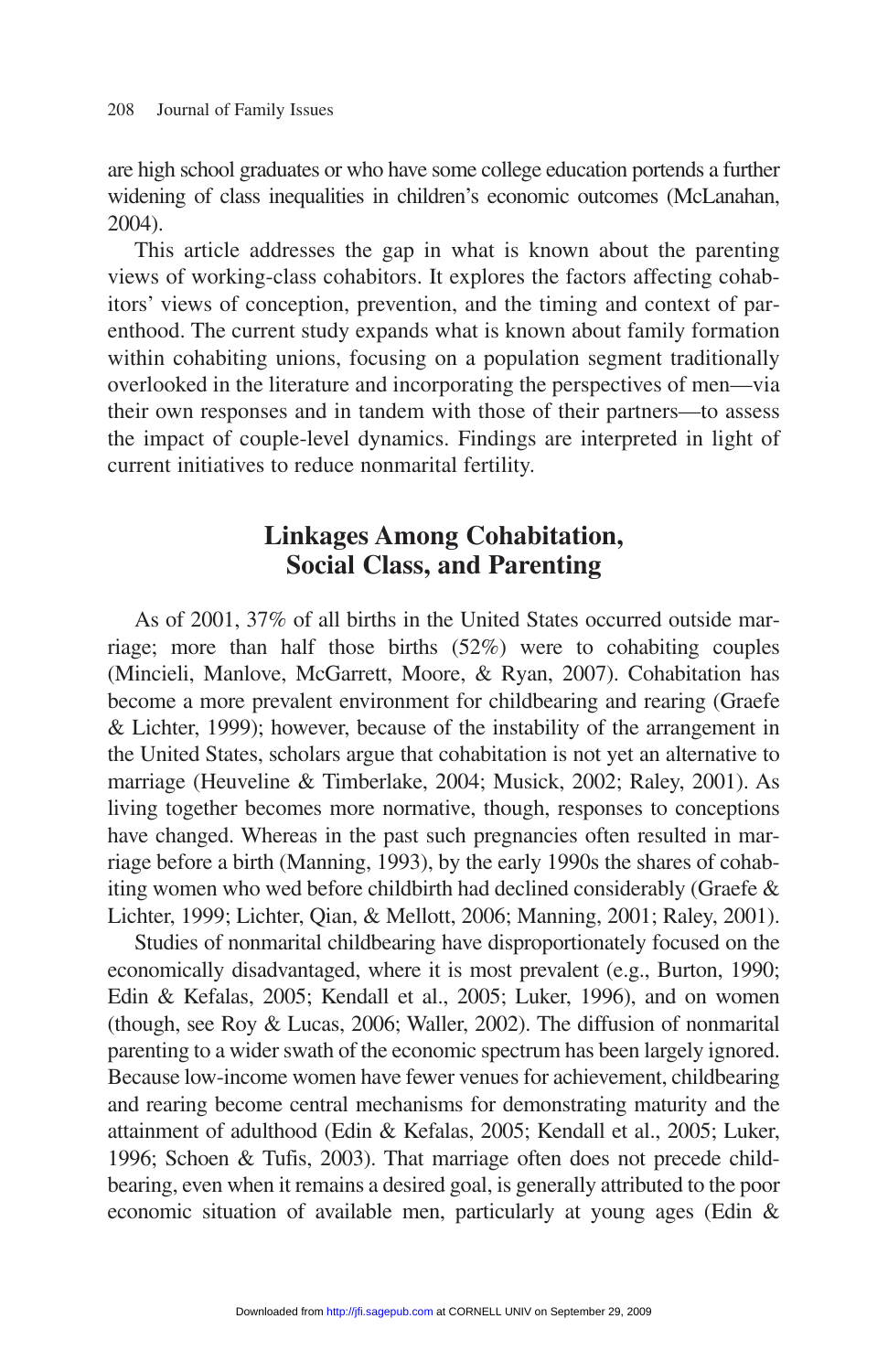Kefalas, 2005; Kendall et al., 2005), or young women's desires for economic autonomy as a source of protection in an uncertain partner market (Edin, 2000). The circumstances conditioning working-class young adults' family building and marital trajectories differ in important ways from those of lowincome single mothers (Ellwood & Jencks, 2004). Because obtaining stable employment has become difficult for men with just a high school diploma or some college education (Burtless, 1990; Levy, 1995; Oppenheimer, Kalmijn, & Lim, 1997), it is increasingly important to explore whether similar familybuilding patterns are emerging among the working class.

Literature on the role served by cohabitation in family formation suggests that it is either a precursor to marriage (S. L. Brown, 2000; Manning & Smock, 2002) or an alternative to being single (Raley, 2001; Sassler, 2004) rather than an alternative to marriage. The empirical evidence suggests that for those in the middle education range, cohabitation has not yet become an acceptable venue for parenting. In a study of the likelihood of bearing children within cohabiting unions, Manning and Landale (1996) found that women with at least a high school degree or some college were significantly less likely to give birth in their informal unions than were women who dropped out of high school.<sup>1</sup> More recent qualitative research based on childless cohabitors residing in New York City who had at least a high school degree revealed that the majority of those who desired children considered marriage a necessary prerequisite, though a considerable share did not view marriage as an imperative for parenting (Sassler & Cunningham, 2008). Yet, although better-educated women are less likely to have a nonmarital birth than are women who did not complete high school, over half those who do are in cohabiting unions (Mincieli et al., 2007).

But are cohabitors actively planning on having a family within their informal unions? Rates of unintended pregnancy and abortion are high among cohabiting women, particularly among those who are younger, have less than a college degree, and are in lower-quality relationships (Bouchard, 2005; Bouchard, Bouchard, & Hébert, 2006; Finer & Henshaw, 2006; Heaton, Jacobson, & Holland, 1999; Tanfer, 1987). Estimates for 2001 suggest that 70% of cohabiting women's pregnancies were unintended and that over half these (54%) ended in abortion (Finer & Henshaw, 2006). Furthermore, among cohabiting women who carried their pregnancy to term, 44% indicated that births were mistimed, compared with only 18% of married women (Manning, 2001; Musick, 2002). Cohabiting women under the age of 30 have higher contraceptive failure rates than do married and single women, regardless of the type of contraception used (Fu, Darroch, Haas, & Ranjit, 1999). Such findings suggest the need for more in-depth and prospective examination of the factors determining cohabiting couples' fertility goals and experiences.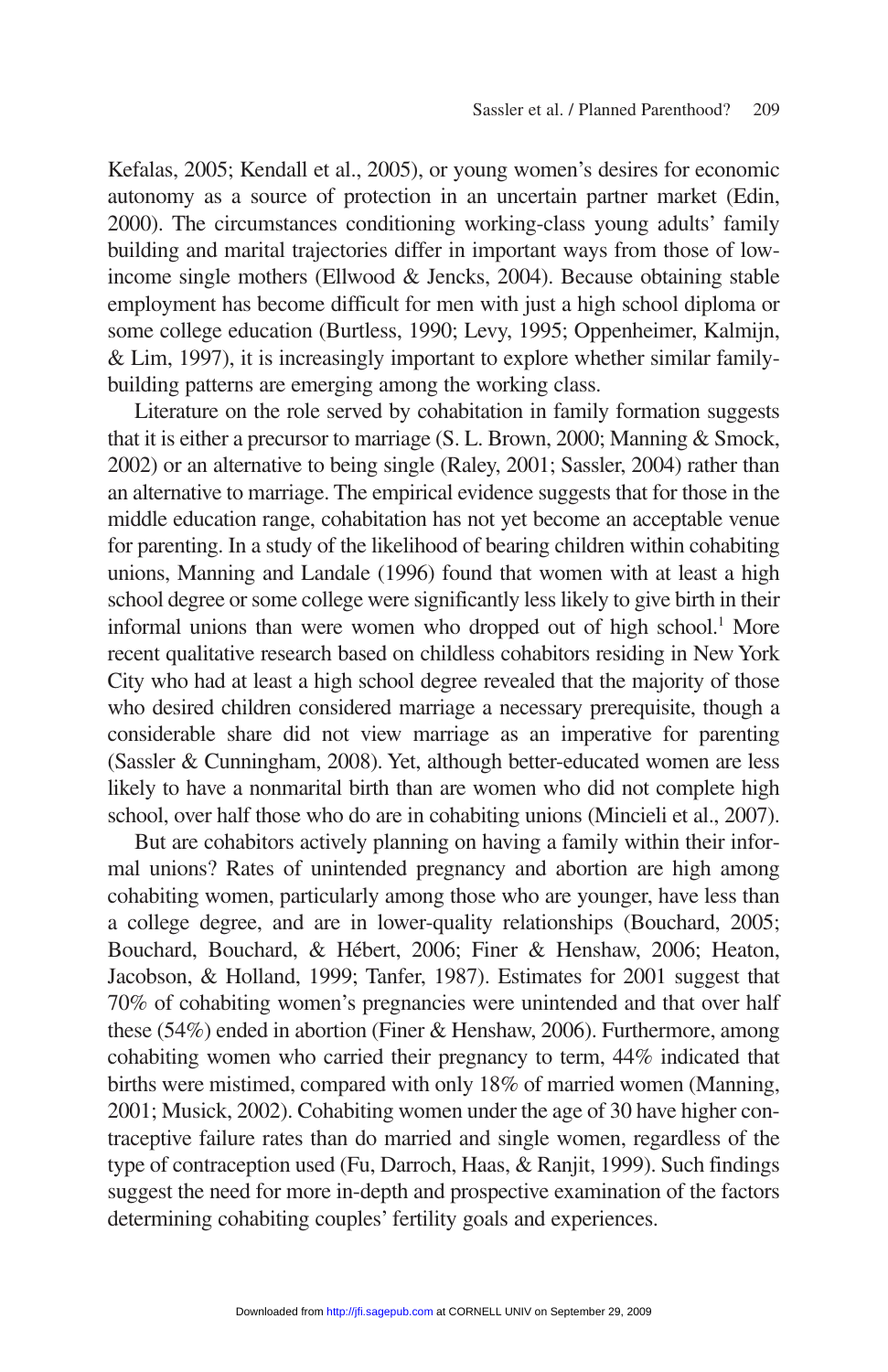Of late, family scholars have questioned how pregnancy intentions are determined. In particular, researchers have begun to emphasize the need to better understand the context influencing fertility decisions (Bachrach & Newcomer, 1999; Barrett & Wellings, 2002; Zabin, Huggins, Emerson, & Cullins, 2000). Bachrach and Newcomer (1999), for example, proposed measuring intendedness and wantedness prospectively; they also suggested improving the value of retrospective information by asking respondents to recall in detail their feelings upon discovering that they were pregnant. Others have suggested the need to situate studies of fertility intentions within the broader contexts shaping how and when such decisions are made. After conducting a qualitative study of an economically diverse sample of British women, Barrett and Wellings (2002) proposed that a planned pregnancy meets four criteria: intending to become pregnant, stopping contraception, partner agreement, and reaching what the couple determines is the right time in terms of lifestyle and stage. Such an approach parallels those among researchers studying American women's fertility who acknowledge that both desiring a child and welcoming a pregnancy are intimately connected with the strength of women's intimate relationships, valuation of children, and life goals and achievement (Bachrach & Newcomer, 1999; Zabin et al., 2000).

In this study, we examined the life goals and childbearing intentions of working-class cohabiting couples. We asked where cohabiting young adults saw family fitting into their lives, if they desired children or marriage, what their views were of the ideal timing for family building, and how they would (or did) react to a pregnancy. We also inquired about contraceptive utilization and the frequency and recency of discussions with partners about birth control. Studies of married couples' intentions to have children (or to have more children) indicate the need for better data on couple-level decision making (Korenman, Kaestner, & Joyce, 2002; Schoen, Astone, Kim, Nathanson, & Fields, 1999; Thomson, 1997). Couple dynamics are important determinants of whether conceptions are carried to term and of child well-being following the birth (Korenman et al., 2002; Schoen, Kim, Nathanson, Fields, & Astone, 1997; Zabin et al., 2000). Incorporating the perspective of male partners allowed us to assess this oft-overlooked aspect of fertility decision making (Goldscheider & Kaufman, 1996). Our couple-level analysis enabled us to ascertain how relationship dynamics shaped individual cohabitors' views about children, parenting, and marriage. Incorporating the views of both partners and assessing retrospective and prospective intentions of working-class cohabiting couples differentiates our study from those focused on low-income women and couples who are already parents (Edin & Kefalas, 2005; Gibson-Davis et al., 2005), while illustrating an earlier stage in the family formation process.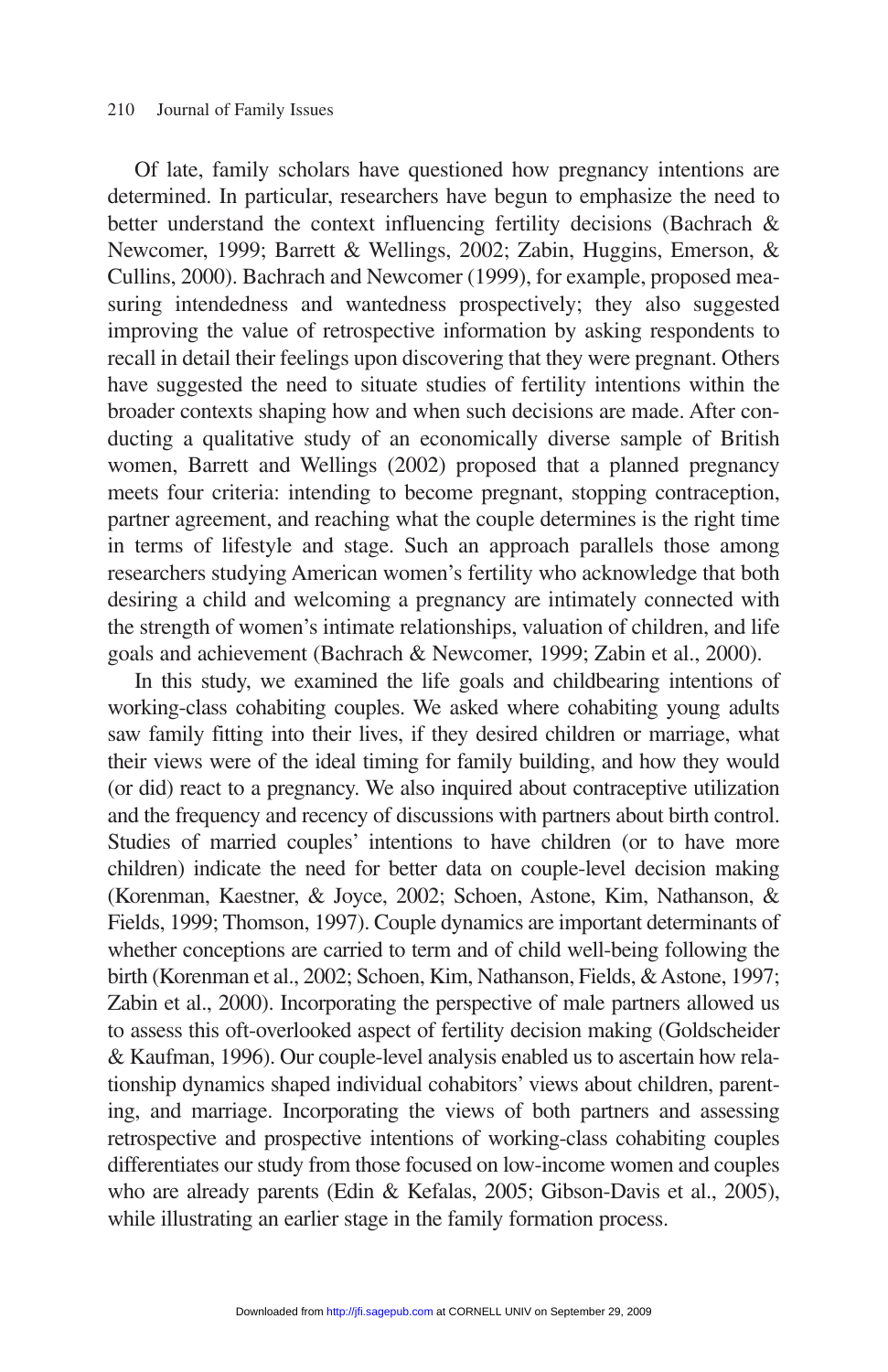#### **Sample and Analytic Approach**

Data are from in-depth interviews conducted with 30 couples in the Columbus, Ohio, metropolitan area. Respondents had been living with their partners in shared residence for at least 3 months. All participants were between the ages of 18 and 35, a period when young adults make important decisions about work, marriage, and fertility. Recruitment took place via signs posted on public information boards at a community college offering a variety of 2-year degrees.2 Purposive sampling (Berg, 2004) resulted in couples who varied by race and parental status. The sample was screened on household income and occupation; specifically, we sought couples who were working in nonprofessional occupations and where neither member had a bachelor's degree.

Interviews were conducted in the summer of 2004 through the winter of 2005 by a team of three researchers, and they ranged from 1.0 to 2.5 hours. During the interview, respondents gave brief life histories and discussed plans for childbearing and marriage with their partners, their utilization of contraceptives, and how they had or might react to pregnancy. Partners were simultaneously interviewed in separate rooms; the digitally recorded interviews were later transcribed verbatim. Respondents' names have been changed to ensure privacy.

#### **Sample Information**

Table 1 presents descriptive results of the sample. Couples had lived together for an average of 2 years. The mean age of the sample was relatively young: 26.4 for men and 24.4 for women. Eighteen of the 30 couples were racially homogamous, with 4 African American couples and 1 Hispanic couple. The remaining 12 couples consisted of partners from different racial groups, highlighting the prevalence of cohabiting unions that cross racial boundaries (Blackwell & Lichter, 2000; Joyner & Kao, 2005).<sup>3</sup>

Nearly half the couples contained at least one member who was already a parent. Five couples either shared biological children or were pregnant during the interview and were planning to give birth; in two of these couples, the male partner was also a noncustodial father. Among eight couples, one partner had a child from a previous relationship; this pattern was particularly the case for men  $(n = 6)$ . In one couple, both partners had children from past relationships. In the 11 couples where one or both partners had at least one child from a prior relationship, two mothers and one father were the primary custodial parents. The amount of time that children spent with noncustodial parents ranged from often (i.e., every weekend) to rarely. The remaining 16 couples in our sample consisted of two childless individuals.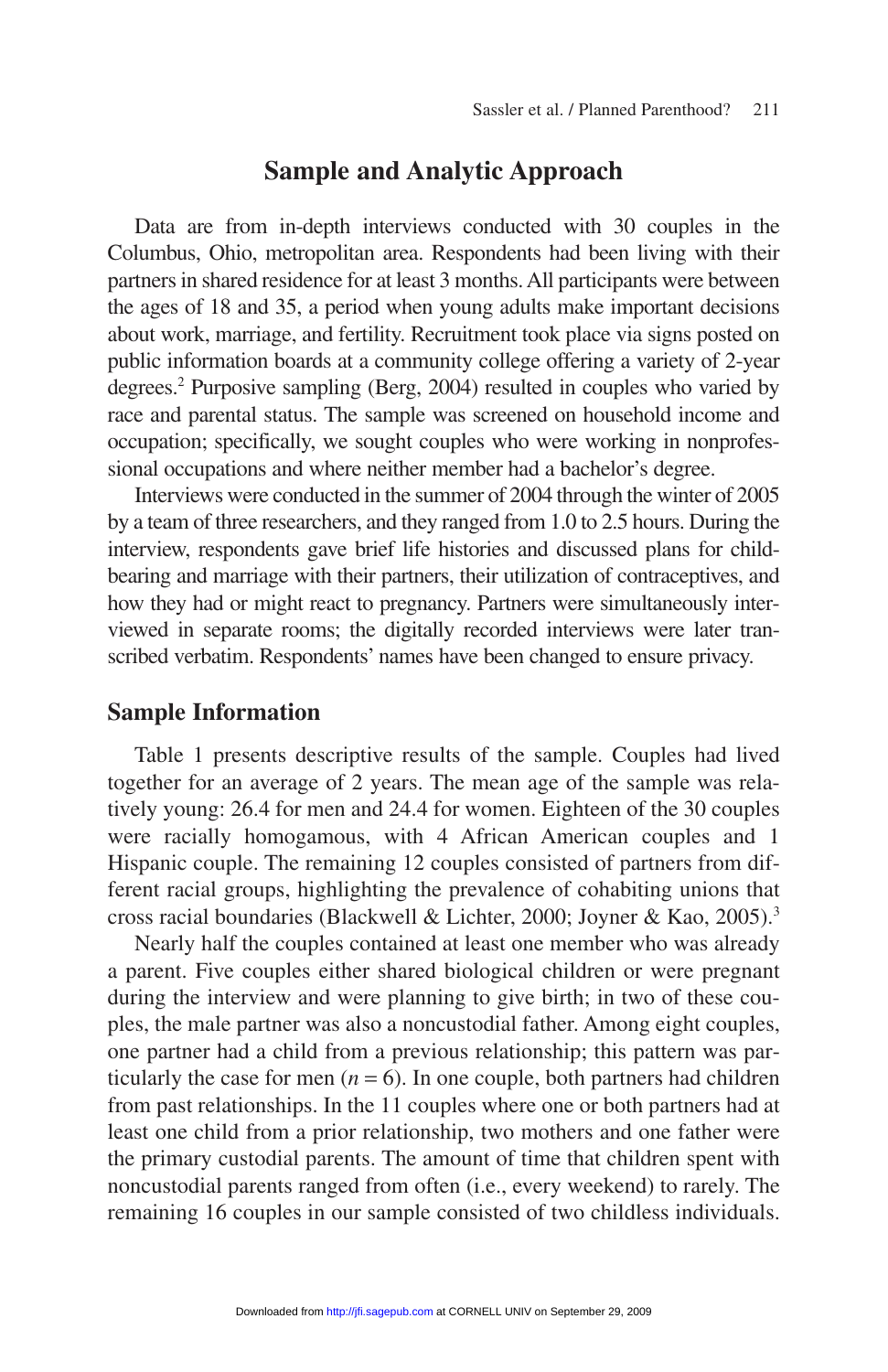#### 212 Journal of Family Issues

| Variable                                                              | $\boldsymbol{n}$ |
|-----------------------------------------------------------------------|------------------|
| Duration of cohabitation (months)                                     |                  |
| $3-6$                                                                 | 8                |
| $7 - 23$                                                              | 7                |
| $24 - 35$                                                             | 7                |
| 36 or more                                                            | 8                |
| Education                                                             |                  |
| One, high school; one, some college                                   | 6                |
| Both, some college                                                    | 20               |
| One, college degree; one, some college                                | 4                |
| Race/ethnicity of couple                                              |                  |
| <b>Both White</b>                                                     | 13               |
| <b>Both Black</b>                                                     | 4                |
| Both Latino                                                           | 1                |
| Mixed-race/mixed-ethnicity couple                                     | 12               |
| Couple-level income <sup>a</sup>                                      |                  |
| \$18,000-\$24,999                                                     | 8                |
| \$25,000-\$49,999                                                     | 15               |
| $$50,000+$                                                            | 7                |
| Marital status                                                        |                  |
| Both never married                                                    | 24               |
| One never married, one previously married                             | 6                |
| Parental status                                                       |                  |
| Both no children                                                      | 16               |
| Have child (children) together/pregnant                               | 3                |
| Couple has a child together, and male partner has a nonresident child | $\mathfrak{2}$   |
| Male partner has a nonresident child from a prior relationship        | 5                |
| Male partner has a resident child from a prior relationship           | 1                |
| Female partner has a resident child from a prior relationship         | $\overline{2}$   |
| Both have nonresident children from prior relationships               | 1                |
| Couples' pregnancy history                                            |                  |
| No pregnancy                                                          | 19               |
| Abortion                                                              | 5                |
| <b>Birth</b>                                                          | 5                |
| Abortion and birth                                                    | 1                |

**Table 1 Demographic Characteristics of Cohabiting Couples in Sample**

Note:  $N = 30$ . Mean age (years): men = 26.4, women = 24.4. a. Mean income = \$38,971.

# **Analytic Approach**

Data were thematically coded, and common patterns of intentions, explanations, and expectations were identified through repeated readings of the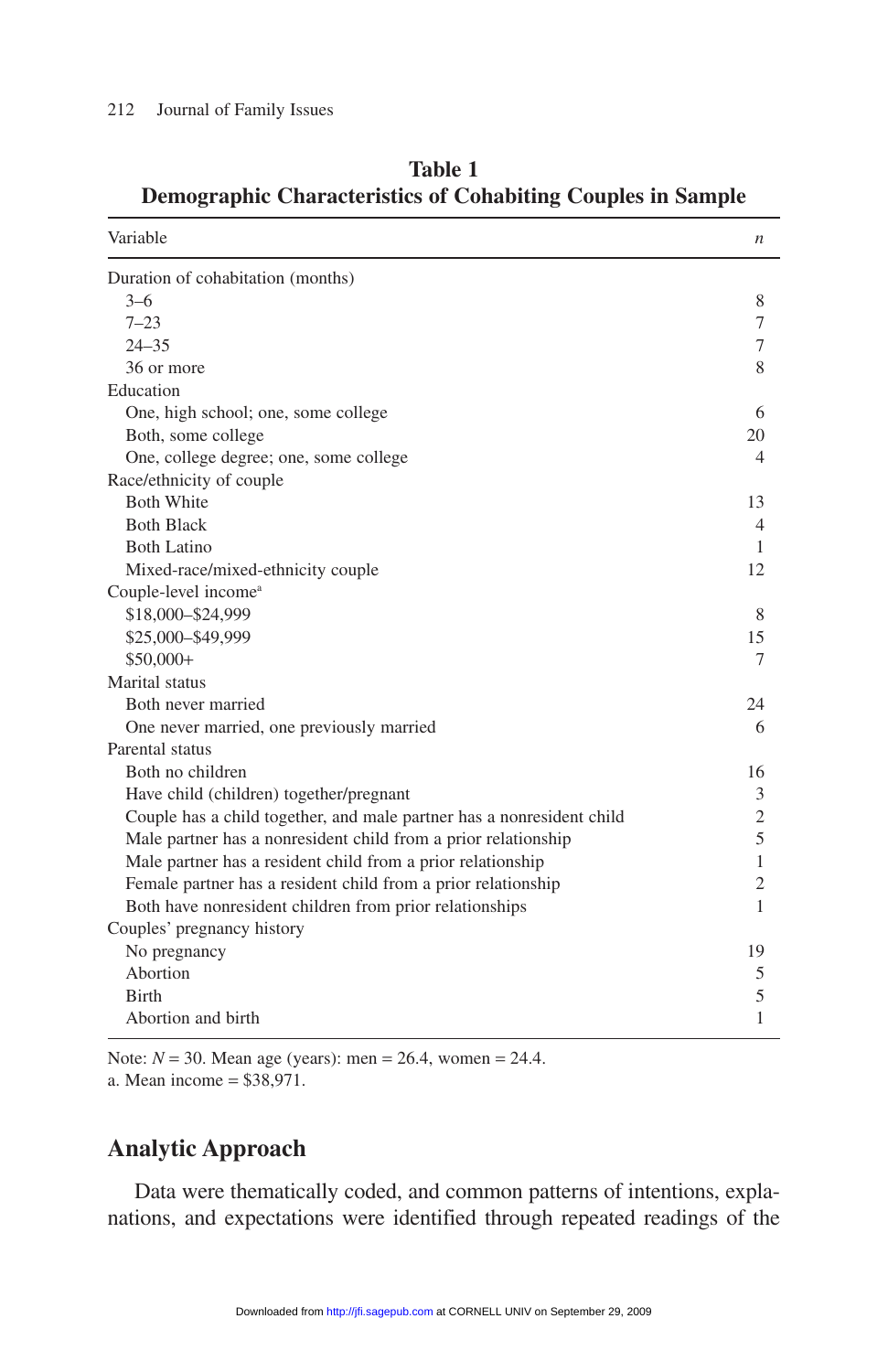transcripts. Open coding initially helped generate topical themes and allowed sections of narratives to be classified into distinct categories. The second stage of analysis involved axial coding, or looking at the variability and linkages within topics. The third level of analysis, selective coding, integrated and refined categories and related them to other concepts—for example, the variations between couples who indicated that they would carry a pregnancy to term, their views and their partners' views regarding abortion, and the perceived strength of their relationship (Strauss & Corbin, 1998).

#### **Results**

In the section that follows, we detail actual and hypothetical responses to becoming pregnant. Because respondents from a sizable share of the sample were already parents with their current partners, we first discuss their reactions upon discovering that they were pregnant; this section includes the more curtailed narratives of respondents who reported terminating pregnancies. At least one respondent in five of the interviewed couples reported that a pregnancy had been terminated in the past. In three cases, this report came from only the man; because men face less social stigma in reporting an abortion, we include these reports in our analysis. Our reliance on both members' reports of conceptions and abortions therefore reduces the extent of underreporting on this sensitive subject.<sup>4</sup> Next, we review the hypothetical reactions of cohabitors, linking these to their fertility desires and assessed relationship quality. Finally, we review how these views are related to couples' marriage orientations.

#### **Conceptions: Were They Planned?**

Nearly a third of the couples in our sample  $(n = 9$  couples) became pregnant during their relationship. Three of these couples became pregnant twice, for a total of 12 reported pregnancies. Six of these were carried to term or were currently in the final trimester. If we adhere to Barrett and Wellings's definition (2002) of planned pregnancies, none of these conceptions were intended. Ambivalence about having a child was quite high even among those who gave birth or planned to do so. Pregnancies resulted from birth control failures, lapses, misuse, or nonuse. Among couples who carried pregnancies to term, the decisions to do so were difficult and protracted. Responses indicate strong misgivings, given their current life stage—often as young students or relatively new couples. Although those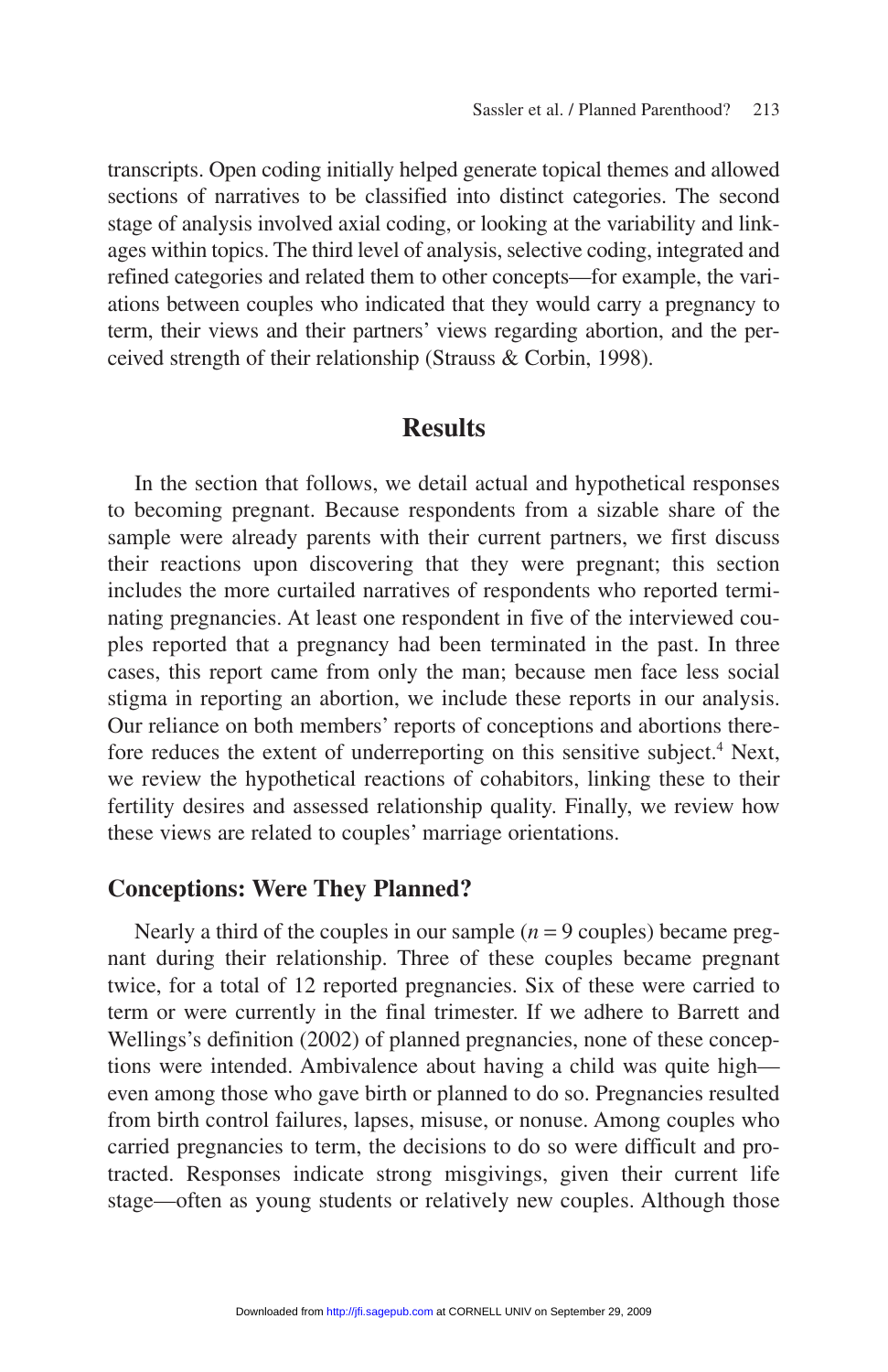who terminated pregnancies expressed similar reservations, we discuss them separately because their outcomes differed. It is important to note, though, that some couples reported having a child and terminating a pregnancy (or suggested that outcome). The divisions between the two groups, then, are quite subjective.

Three of the nine women who carried a pregnancy to term were in their teens upon discovering that they were expecting. Two of these women (age 18) had partners who were a year older, and they were dating them rather than living together; the pregnancy led to their moving in together. Although Carly was also 18 when she realized that she was pregnant, she and her partner Vic had already been cohabiting for a few months. These women's experiences mirror those of teen mothers (Furstenberg, 1976). Upon discovering they were pregnant all these women expressed serious concerns about their youth, and each considered abortion. Those in school expressed great apprehension about how pregnancy would influence their educational pursuits. Asked how she felt upon realizing that she was pregnant, Aliyah, who was then 19, said, "That was just my main concern, what am I gonna do as far as school?" This concern was also expressed by male partners who were students.

The other two couples who gave birth were older, with both women in their midtwenties (26 years old) when they realized that they were pregnant. As with the younger couples, their decisions were not considered easy. Maria indicated that she did not want to have children, though her daughter was now a source of joy. Tanya, pregnant with her second child, described her guilt over the setback that both pregnancies imposed on her partner, Mark, who was the stay-at-home parent and had not completed college as a result. Mark indicated that he had suggested an abortion the second time that they got pregnant, whereas Tanya acknowledged that the latter pregnancy had strained their relationship. Maria's partner, Bill, also indicated that they had experienced a second pregnancy—though this one was terminated.<sup>5</sup> Although both these couples were more financially established than the women who conceived as teenagers, neither of the men had yet completed his education, and financial concerns were paramount. What differentiates these older mothers from their younger counterparts is that neither woman was concerned about pregnancy disrupting her schooling. Both women were also the primary providers.

Desires to finish school and be more financially secure were concerns mentioned by couples who did not carry pregnancies to term. These couples expressed considerable apprehension about whether they were ready for a child or if they ever wanted to be parents. Furthermore, in four of the five couples where a pregnancy was terminated, at least one member conveyed insecurity about the couple's future. Jennifer, who had experienced two pregnancies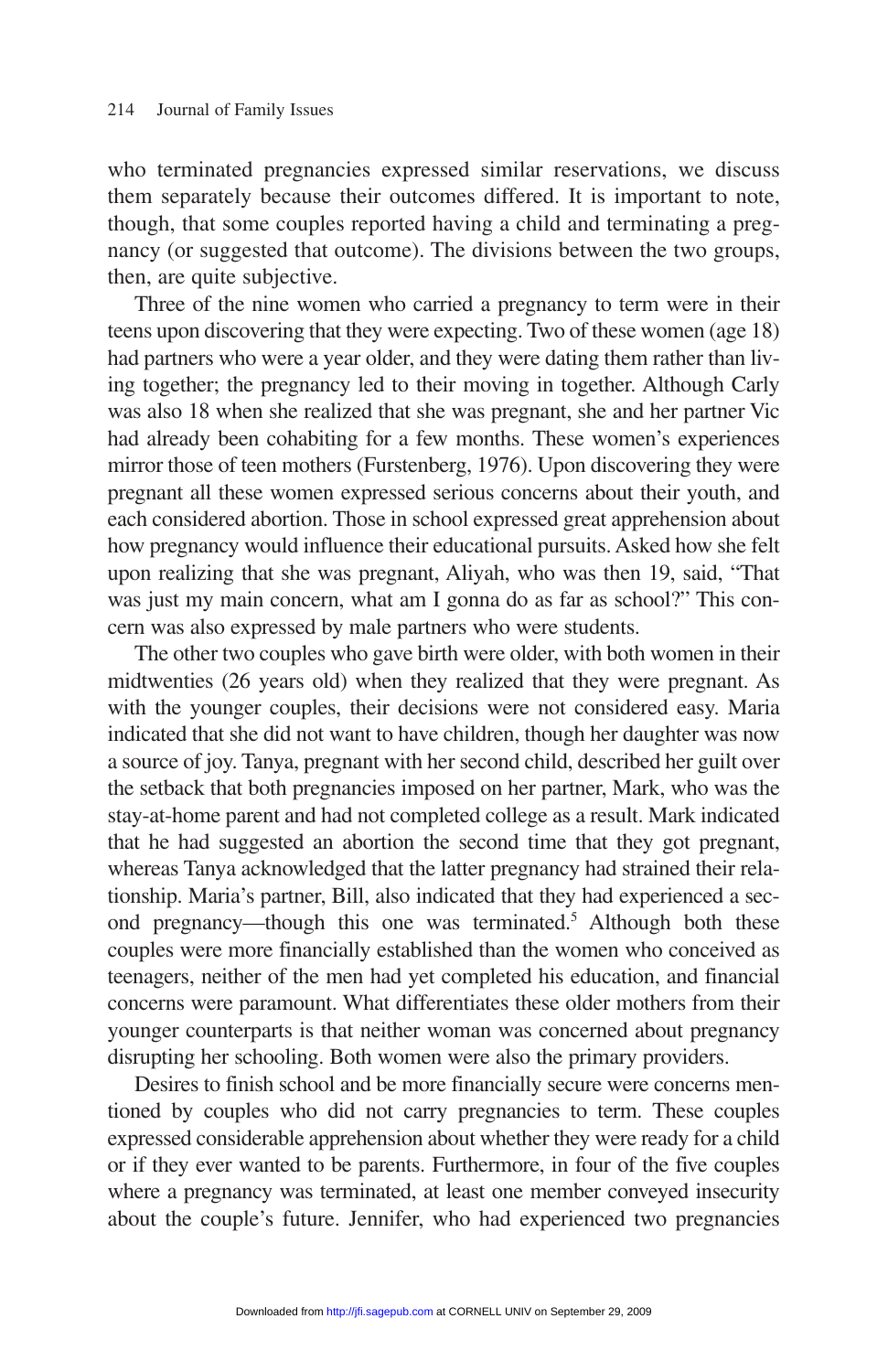with her partner, said that her relationship with Ron has "just not been good," a sentiment that he echoed; each discussed numerous breakups and infidelities. Robert said that he had no desire to ever marry or have children with his partner; when asked about the future of the relationship, he replied, "I think we'll probably separate." Current economic exigencies were not the only reasons for terminating these pregnancies. The couple's relationship context was also paramount.

#### **Hypothetical Pregnancy Scenarios: Desired . . . or Feared?**

Retrospective assessments are likely to suffer from response bias, given that individuals might modify past desires in light of current realities. Mothers may be reluctant to describe an existing child as being unwanted, because they love the child or do not want to be perceived as uncaring parents (Bouchard, 2005; Manning, 2001; Musick, 2002).<sup>6</sup> We therefore asked couples about future fertility intentions (Bachrach & Newcomer, 1999; Crissey, 2006).7 Of the 26 couples at risk of becoming pregnant, few agreed that they would be happy if they conceived in the near future. The majority  $(n = 22)$ couples) expressed varying degrees of dismay regarding a potential pregnancy. Differences were most apparent in the outcomes that respondents would pursue, which ranged from agreement that they would have the child to concurrence that a pregnancy would be terminated to disagreement over the outcome. In contrast to the literature on disadvantaged populations, as well as the nationally representative retrospective reports of intendedness (Manning, 2001; Musick, 2002), the bulk of our respondents—both parents and those who are childless—asserted that they were not intending to bear children in their informal unions.

Four typologies of couples emerged from the data with regard to their stated reactions to hypothetical pregnancies. The first group included 4 couples, and it consisted of those who indicated they would be happy if they became pregnant and would thus have the child. The second group comprised 11 couples in which both partners agreed that they would not be happy upon finding out they were pregnant but would nonetheless have the child and, in the words of several, "deal with it," even if the timing was not ideal. The third group was composed of 7 couples who concurred that their response to a pregnancy would be so negative that they would most likely have an abortion. The final group of 4 couples disagreed over the outcome.<sup>8</sup> This range of responses highlights the importance of utilizing couple-level data. Couples not in agreement regarding important outcomes such as marriage and childbearing are generally lost to follow-up in longitudinal studies (Sassler & McNally, 2003).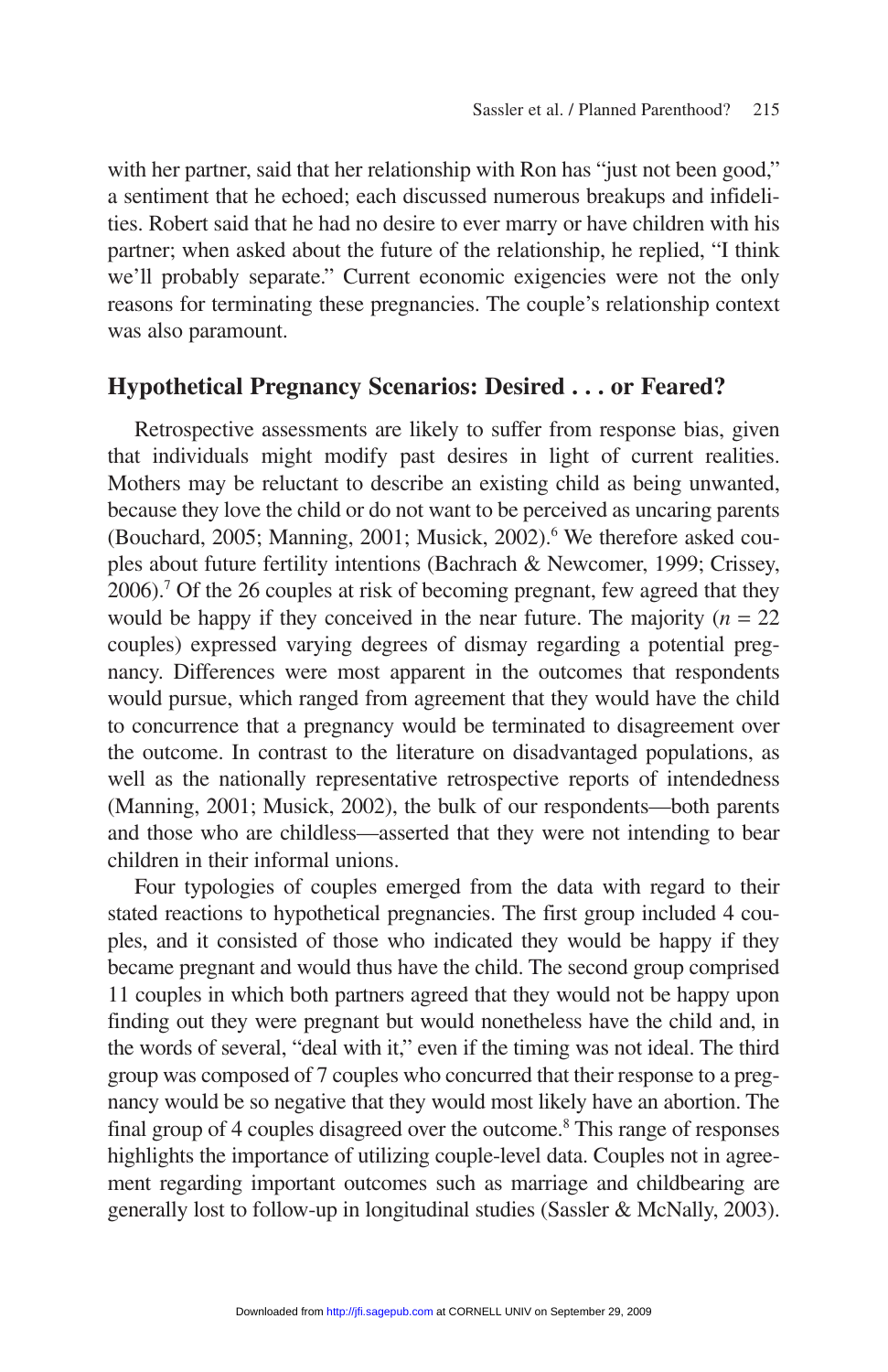*Happy about conception.* Only four couples mentioned that they would be happy if they were to become pregnant. This select group expressed real excitement about the prospect of becoming parents, and two were not using any form of birth control in pursuit of that goal. All talked about children quite positively. Stan indicated how happy both he and his partner, Keisha, would be if they were to become pregnant: "She'd be just outrageous with it. . . . So I think we'd both be ecstatic about it." Even though three of the four couples expressed some reservations about their financial readiness to become parents, all four affirmed that they would definitely have the child. Couples in this group demonstrated the greatest consistency between views regarding pregnancy outcomes and behaviors. Only one of these couples was currently contracepting, mainly because the woman wanted to be married before having a child. The remaining three couples attributed their nonuse to readiness for children, with two actually describing their recent lapse in birth control as a way of tempting fate. Asked why he was no longer using condoms, Randy replied, "I don't know, we're just, yeah, if it happens, it happens. We'd be fine with it."

Three of the four couples who would be happy about a pregnancy and were actively trying or "not preventing" pregnancy were in their late 20s and early 30s and had lived together for at least 3 years. In three couples, one member had a child from a prior relationship and wanted another within the current relationship. All the informal stepparents spoke quite positively about their stepparenting experiences. These couples also expressed confidence in their future together. Even if they did not think that a pregnancy would push them to marry, all of them were engaged or believed that they would wed. These couples demonstrated the greatest alignment with Barrett and Wellings's definition (2002) of what constitutes a planned pregnancy. Only one respondent in this group wanted to defer childbearing until a desired stage had been attained, namely, marriage. The other three couples expressed strong desires to become parents, concurred regarding this goal, and were not using contraception.

*Dismayed.* The largest portion of cohabitors in our sample  $(n = 11$  couples) would not be happy if they became pregnant in the near future, but they did agree that they would bear the children and resolve the situation as best they could. Most couples in this group wanted to have children with their partners someday but viewed their late 20s to mid-30s as the optimal age for parenting. They first wanted to complete contemporary prerequisites of adulthood—finishing school and landing good jobs—as well as the series of events commonly deemed important for childbearing—buying a house and getting married (Gibson-Davis et al., 2005; Smock et al., 2005). Julie, 30, explained that she and her partner were not ready for children: "It would be totally ideal if it could be, well marriage, marriage one, actually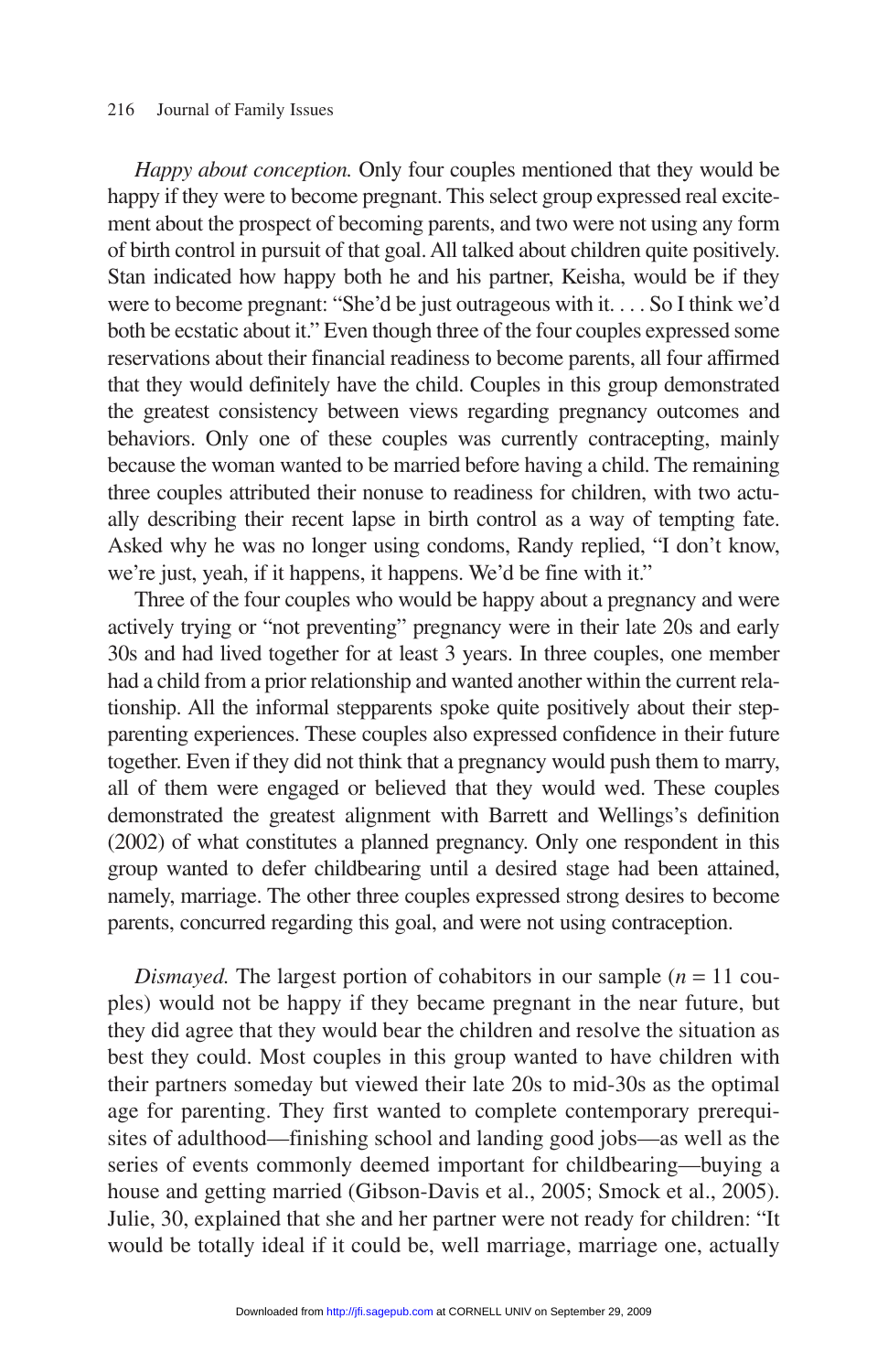be married, then finances, then school. . . . At that point, I would want to start having children." Her partner Ray agreed about what should be in place before having children: "I know that I want to finish school. I want to be making enough money to where I can support a wife and kids."

Asked how they would respond to a hypothetical pregnancy, all in this group indicated that they would be quite dismayed. Eric, 23, had plans to marry his partner, Dawn, but said that if she were to get pregnant now, "I think my chest would feel pretty heavy." Others mentioned how much stress a pregnancy now would create, even if they wanted children together in the future. These respondents believed that their partners would feel the same way. Sheryl, 29, who said, "I would be an emotional wreck," thought that her partner, Adam, would respond "exactly the same. . . . He would probably feel very panicky."

Despite wanting to defer becoming parents, most in this group thought that they would have the child and work things out, perhaps because 10 of the 11 couples in this group believed that they had a future together. Dawn said that although she would be unhappy if she discovered that she was pregnant, she and her partner would have the child: "I feel like I am at the stage where we are close enough; we know that we are going to get married anyways." Artie provided a male perspective on this point, saying that if his partner, Brandi, became pregnant, "I would help her out and, you know, and stick it out with her." These respondents believed that their relationships were strong enough to withstand an unintended (or mistimed) pregnancy. As such, the relationship context was important in determining their views about having children before they were ready.

Sentiments toward abortion colored these respondents' beliefs that they would bear a mistimed child, as seven couples concurred that they did not believe in abortion for themselves. Brandi said that she and her partner discussed what they would do if they became pregnant: "We both had the same feeling that we didn't want to abort it or anything like that." Such negative views outweighed concerns about their relationships. The one respondent in this group who expressed reservations about remaining with her partner made it clear that if faced with an unexpected pregnancy, she would carry the child to term: "For myself, I don't believe in abortion. . . . I could never do it." Her partner concurred with her stance on abortion and, therefore, the outcome of an unplanned pregnancy. In the remaining four couples, the man believed that it was not his decision to make, whereas the woman said that she would have the child. Asked how he would respond if his partner were to get pregnant, 27-year-old Jake said,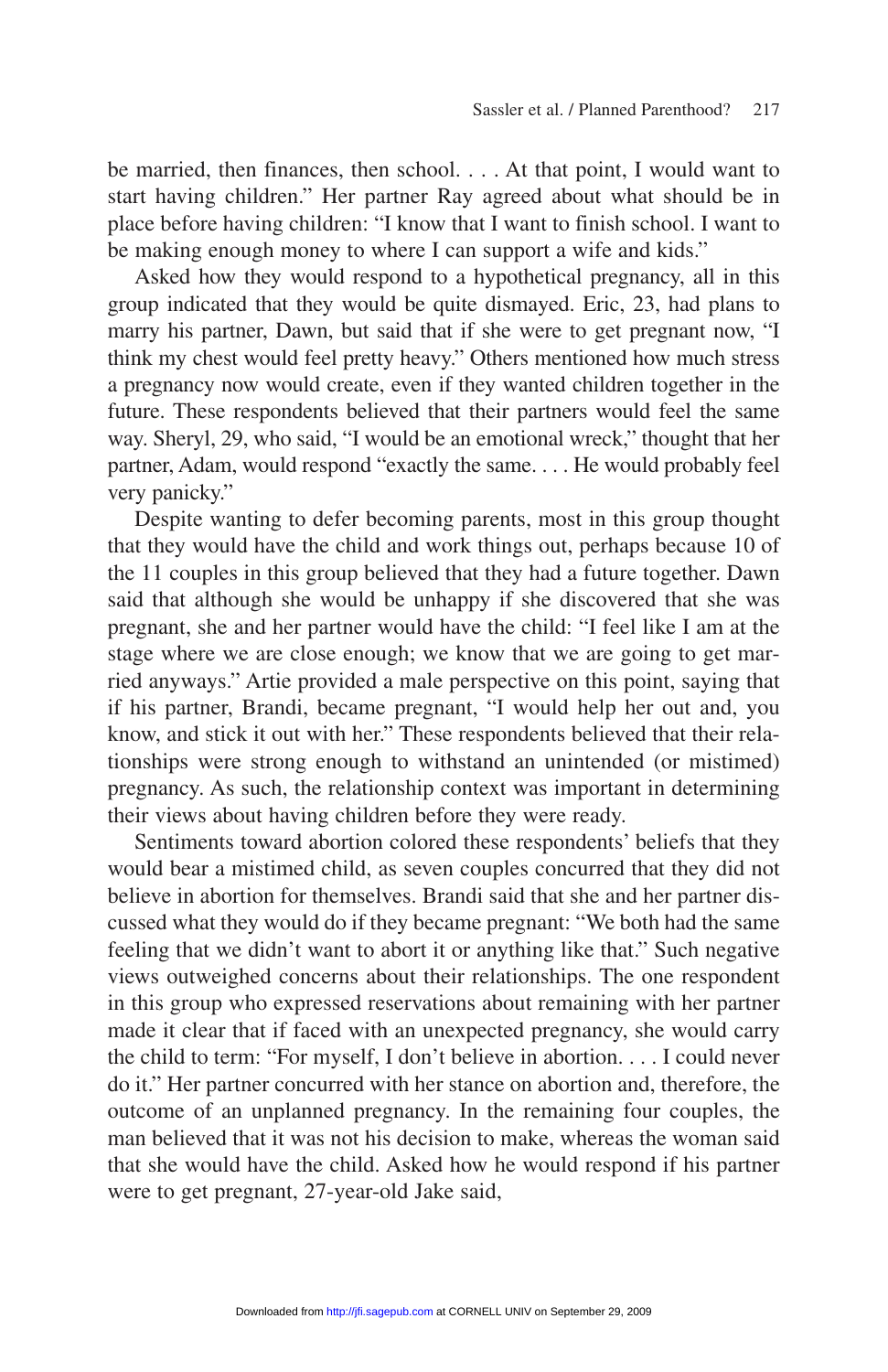As far as I'm concerned, whether she would want to have a child at that point is really her choice, and she's the one that would have to have the child. We're both pretty much pro-choice people, but I'm not sure that she would want to have, like, an abortion.

Stephanie, 23, said that if she became pregnant, "I think we'd both be pretty devastated," but thought she would end up having a baby, though she did not want to bear children. Opposition to abortion appeared to trump other considerations—the disruption of life plans that a pregnancy would cause, the progression of the relationship, and even relationship uncertainty.

Most of the reasons that these couples gave for carrying a pregnancy to term were based on assessments of the strength of their relationship and expected future together or on their views of abortion, not because they would be happy to have a child at the time. All the couples who did want children together thought that babies should ideally come after other life goals had been reached, including marriage, schooling, and financial stability. Those who did not plan on having children together or who were unsure about their relationship would have the child because of their views on abortion.

The contraceptive behavior of couples in this group was, for the most part, in line with their desires to prevent pregnancy. Of the 11 couples, 8 reported using a method every time they had intercourse, and 1 reported using birth control most of the time. Six couples used hormonal methods, such as birth control pills or Depo-Provera, whereas 3 couples relied exclusively on condoms. These couples expressed confidence that they were effective contraceptors, regardless of the method used. Asked how she would respond if she found out that she was pregnant, Stephanie retorted, "I'd be pissed! 'Cause I pay every month for my little pill, and I take it on time, and I really don't want to give birth." The men expressed similar levels of certainty in condoms, though their partners conveyed greater apprehension; condoms were the method used by the one couple that reported less than 100% compliance. Overall, such responses highlight adherence to the belief that fertility can be controlled to fit into a desired time frame.

The two couples not utilizing hormonal or barrier birth control methods relied mainly on withdrawal, and neither couple was aware of the inherent risks.9 Asked if they were using any protection against getting pregnant at the current time, Sheryl replied, "Not currently, no. When we do have sex, we're careful as you can be." She indicated that sometimes they used condoms and sometimes they did not; she said that she had used birth control pills in the past, explaining, "I was, and I stopped for really no reason, 'cause I'm bad about taking pills, too." The other couple that was relying on withdrawal were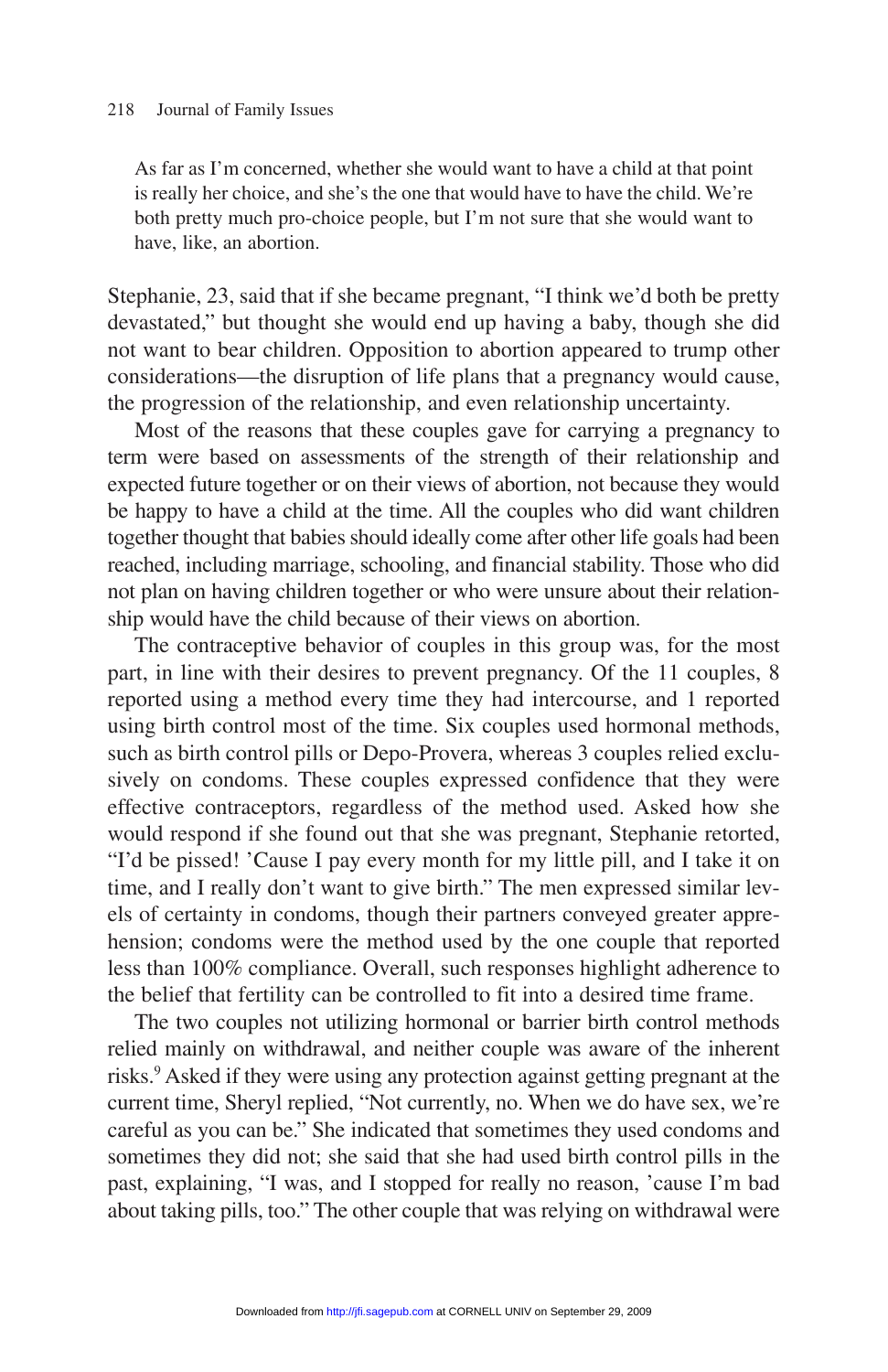in their early 20s and were quite religious. Valencia had taken the pill for a brief time but indicated that it had made her sick. In general, these two couples seemed less aware of their pregnancy risks and did not indicate the determination expressed by the others to prevent mistimed conception.

*Distraught.* More than a quarter of the couples who were at risk of conceiving  $(n = 7$  couples) expressed extreme unhappiness at the thought of becoming pregnant and agreed that if a pregnancy were to occur, it would be aborted. Three of these couples had terminated pregnancies in their current relationships, and one woman discussed an abortion with a past partner. As compared to the previous two groups, these respondents were younger, most in their early 20s. Only one had a child (with a previous partner). All seven couples expressed extremely negative feelings at the possibility of becoming pregnant (or becoming pregnant again). When Tracy was asked how she would respond to discovering that she was pregnant, her response was typical: "Freak the hell out! I would freak out. . . . I would be mentally obliterated." Natalie described the couple's reaction to a past pregnancy scare as being "the worst thing ever!" This indisposition to parenthood unified these couples. Two couples were not sure if they ever wanted children, whereas one or both members of the remaining five couples were adamant that they will not have children with their partners or anyone else. Robert was representative of this group: "I don't want any kids. . . . It's not something I picture; it's not something I would even want." In two couples, the women were opposed to having children. This group was also characterized by relationship uncertainty, with at least one partner in five of the couples specifying that the relationship would end.

Unlike respondents who would have the child and "deal," these couples preferred other options. Both partners in six couples expressed with certitude that they would terminate a pregnancy. Beth asserted, "Without even asking Mitch, I would get an abortion because ultimately it's me and my child." Mitch is aware of his partner's view and is in agreement with it. Asked what would happen if they had an unplanned pregnancy, he stated, "Abortion. . . . She said that she would get an abortion if she got pregnant right now, and of course, it's her choice, you know, but I would push for it. I wouldn't want a child." The seventh couple, Jackie and Chad, implied that abortion would be the outcome, and both partners indicated a previously terminated pregnancy (Jackie's), though when asked if she would consider abortion, Jackie replied, "Maybe. I really don't know." Both she and her partner Chad were ambivalent about children and unsure if they ever wanted to have them.

Respondents in this group mentioned two reasons to justify why they would terminate any pregnancy: Their partners would not make good parents,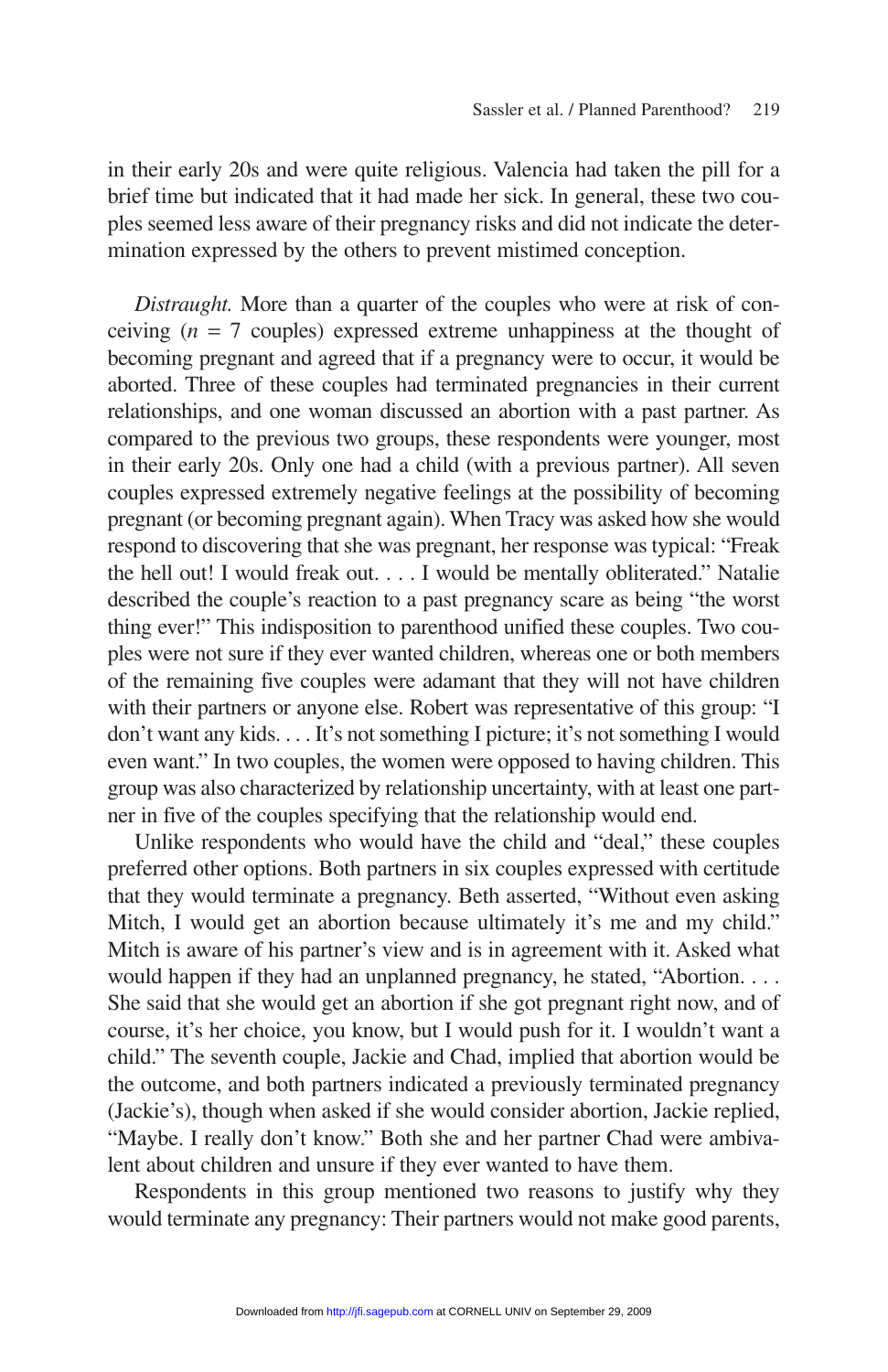and they were not yet responsible enough for children. Explaining how she would resolve an unexpected pregnancy, Patty, 18, pointed to her partner's deficits: "I don't think [Josh] is the person who has himself together enough that he could be able to teach somebody growing up what their responsibilities need to be and what they need to do with their life." Vanessa, whose partner, Robert, had no desire for children, believed that he would walk away from the relationship: "I wouldn't know about Robert really sticking around for the whole entire pregnancy," she surmised. Robert concurred with her assessment, saying, "To have kids with me wouldn't be good because I wouldn't be a good father." This was well-traveled terrain for them; they had already terminated a pregnancy. Ron explained his indisposition for children: "I haven't found the woman that I wanna have kids with." These respondents suggested that becoming a parent without having the right partner was unwise. The women in particular wanted to avoid having a child with someone who may leave them as single parents.

Others viewed abortion as the most responsible thing to do. Sandra explained, "I need to have money before I have kids. I'm not raising kids in poverty." Shane emphasized the financial aspects, saying that he was unable to provide for a child: "I couldn't give them the doctor's appointments they need. I couldn't buy all the clothes and food they need. I couldn't support them," he explained. Andre, too, asserted that he would not want to have a child in his current financially unstable situation. Quite a few of these respondents indicated that family members would disapprove if they were to get pregnant, particularly because they were not married. Stacy said that her mother would always hold it against her should she become pregnant: "She'd be like, 'You are *so* irresponsible. Look what you have done.'" Her partner, Andre, also feared his parents' censure: "They know that I am in no way, in no position, to support a child right now. And they would probably end up having to pay for part of it if we ended up keeping it ultimately." For these couples, terminating pregnancies was preferable to having children whom they could not afford to raise considering their current financial instability. Their expressions indicated an adherence to the view that one has to be financially able to support a child before having one. They also did not view reliance on public assistance as an acceptable or respectable fallback.

Notwithstanding their aversion to having children, five of these couples discussed lapses in birth control use. Several expressed resentment about their partners' lack of responsibility regarding contraception. Robert's response demonstrates that both partners lacked efficacy: "We kinda discussed it, and for a while she was taking the pill. But that didn't work out because she would always forget. And for a while I would wear condoms. But then I just kinda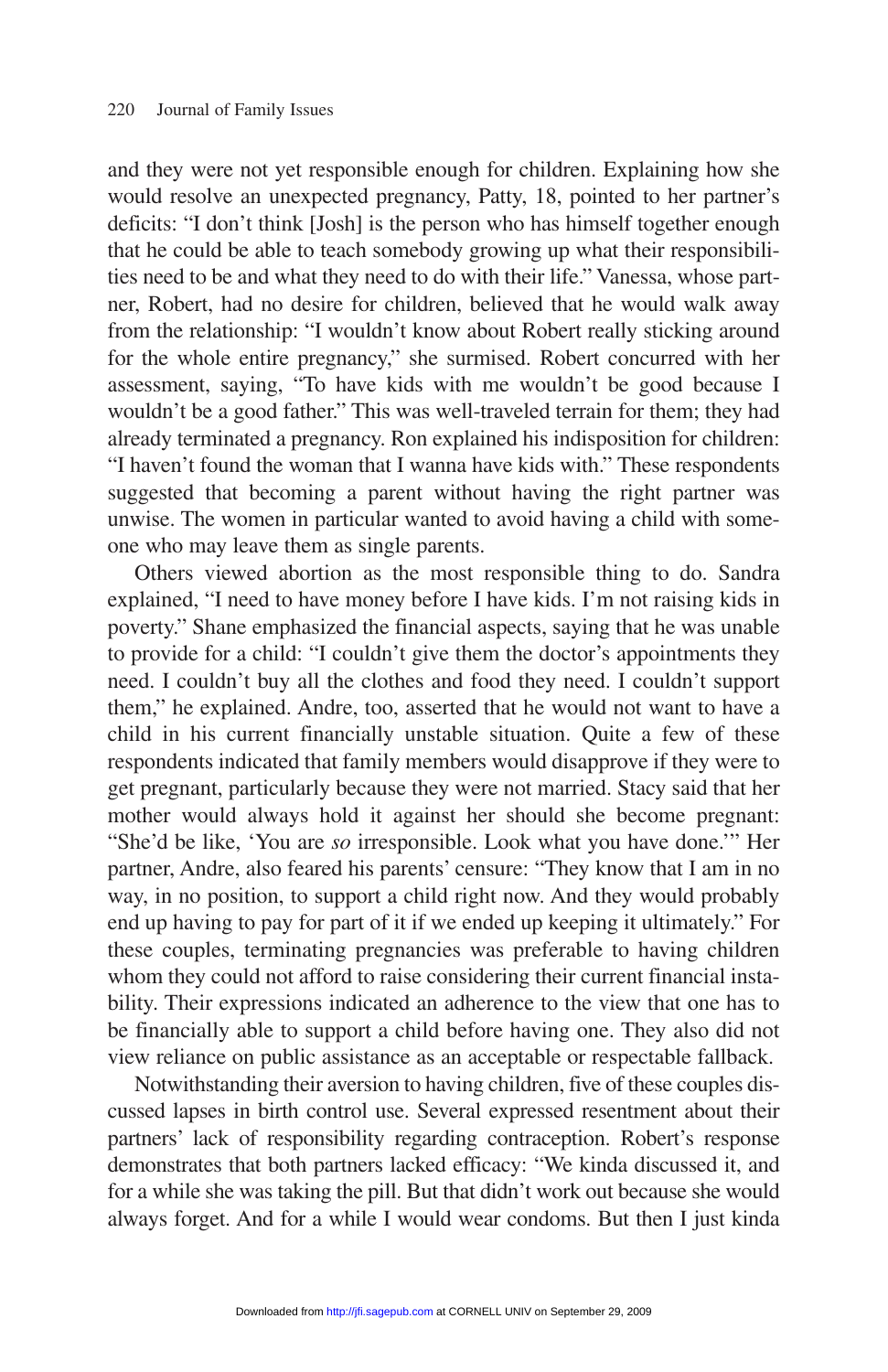quit." Similar patterns were revealed by other couples in this group. Only two women reported regularly using birth control pills, though neither appeared completely secure with this strategy. Patty asserted that she would prefer to return to her and her partner's earlier usage of pills and condoms. As with other aspects of their relationships, the two women who were utilizing more effective methods assumed sole responsibility for birth control, but their narratives suggest that at times these responsibilities were overwhelming. In general, these couples were not as efficacious as the previous groups regarding their life plans, partner selection, and relationship quality, and this finding is reflected in their prior conceptions and birth control utilization. All seven women had experienced at least one pregnancy scare in the past. Two of these women subsequently began using the NuvaRing. Further attention to the couple-level nature of contraceptive utilization may shed light on additional reasons behind the higher contraceptive failure rates experienced by cohabiting women (Fu et al., 1999), particularly, those in low-quality or unstable unions.

*Disagreement.* A small number of couples who were at risk of getting pregnant  $(n = 4$  couples) did not concur regarding their preferences should they accidentally conceive (or conceive again). In two couples, the women said that they would terminate any pregnancy, but the men's experiences with fatherhood colored their feelings toward abortion. Anthony said that he would welcome another child, even though the timing would not be optimal: "After having one child—and she's just so awesome—I couldn't see, like, how could you [have an abortion]." His partner, Diana, thought differently: "It's hard taking care of just one kid, let alone two, when you're going to school full-time and working." Spencer said that although he reacted irrationally when he found out that he was going to be a father the first time (with a prior partner), he still did not want his current partner to have an abortion. His partner, Brittany, was adamant about not wanting children.

For the other two couples, the men indicated a preference for abortion that did not concur with their partners' views. Terrell did not want any more children with Aliyah, owing to the numerous complications surrounding the birth of their first daughter; Aliyah, however, said that if she became pregnant again, "I just don't think I could [have an abortion]." The final couple in this group was the only one that did not already have children. Although Vickie said that she would have opted for an abortion in the past, she currently expressed a disinclination for terminating a pregnancy now, one not shared by her partner. Asked why, she replied, "I just kinda feel like I think we're at the point now where we are a little bit more secure." Her partner, Howard, expressed uncertainty over his future with Vickie: "Hopefully, she would agree with me and opt for an abortion at this stage."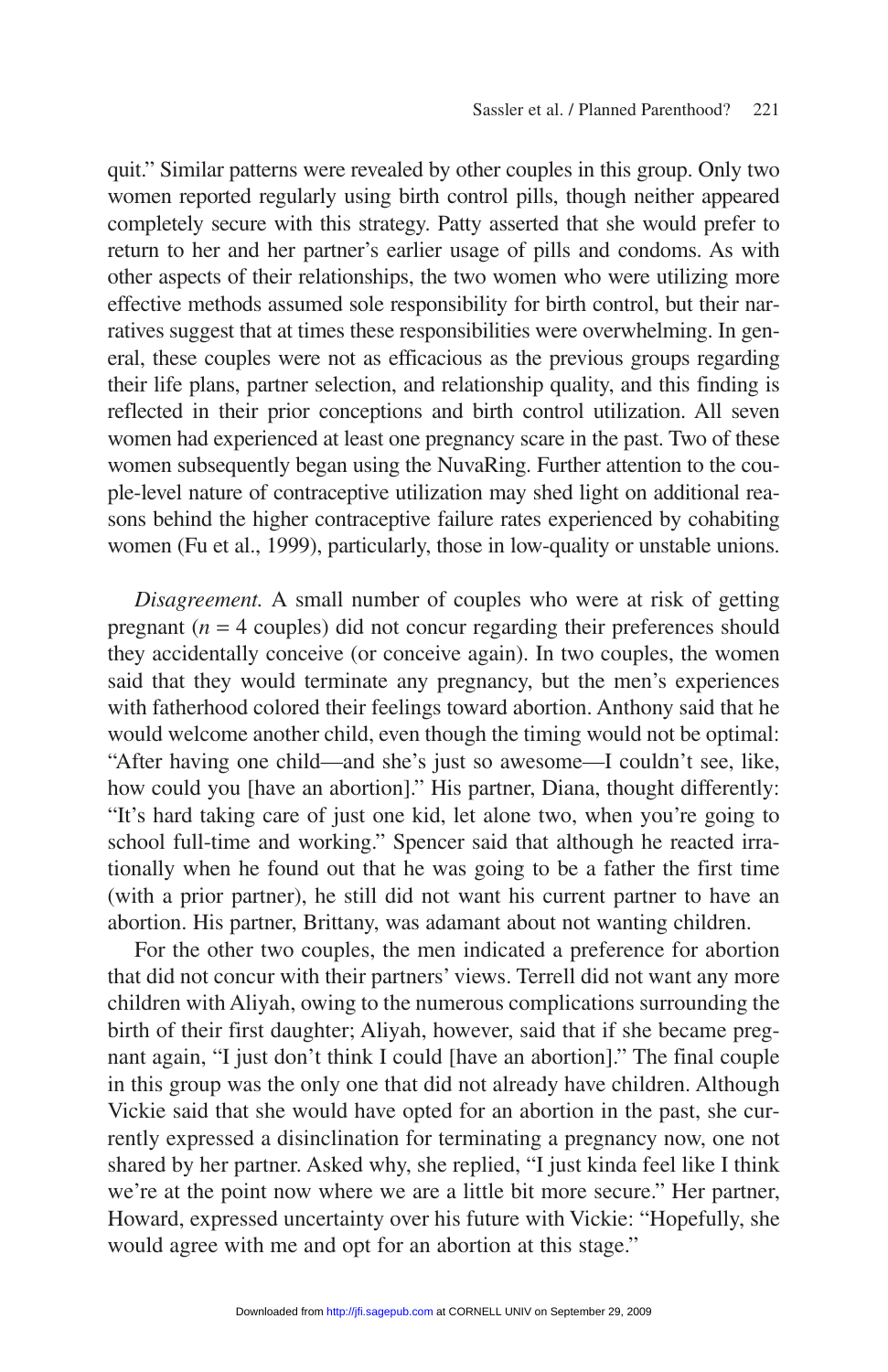Generally lacking for this group was communication regarding outcomes in the face of an unexpected pregnancy (or another one). Asked if he and his partner had discussed options should a pregnancy occur, Spencer replied, "No, 'cause we don't wanna jinx ourselves." Only one couple, Anthony and Diana, were aware of their divergent views regarding how they would want to handle a conception. The others had not discussed what they would do, even though all had lived together for over a year and each had had pregnancy scares. Furthermore, the men realized that although they may have opinions about the ultimate outcome, their partners may not always accede to their views. Despite these differences in opinions, contraceptive utilization was inconsistent. Only one couple had used birth control throughout their relationship and currently used a method every time they had sex. Two other couples reported lapsed birth control as resulting in their first pregnancy, but they remained irregular in their current usage. These four disagreeing couples highlight the importance of examining couple-level views of pregnancy wantedness. Nonetheless, such dissonant views are often lacking in studies, given the greater union instability of such couples.

Several features distinguished these 4 couples from the 7 couples who concurred that they would terminate a pregnancy (the distraught group) and the 11 couples who believed they would have the child and "deal with it" (the dismayed group). Two of these 4 couples already shared children; a man from a third couple had a child from his first marriage; and all these parents had their first child before turning 20. Couples in the other two groups were far less likely to be parents, particularly custodial ones.10 Respondents in this smallest group were considerably younger than their counterparts (mean age of 22.5, compared with 23.6 and 25.2 for the distraught and dismayed groups, respectively). They were also least likely to rely on the most effective forms of contraception and to be consistent users; only one couple reported using the pill. What is perhaps most notable is that concern with the couple's context is completely absent among the discussions of the four couples who disagreed regarding the outcome of an unplanned pregnancy (or another one). This is in marked contrast to the reasoning of couples in the other two groups.11 These distinctions are consistent with prior research that finds that women with unplanned pregnancies score high on neuroticism and low on agreeableness; they also evidence attachment styles that hinder effective communication (Bouchard, 2005). Our results further indicate the challenges to better understanding unplanned pregnancies. Although more attention to the couple's context is needed, an individual's fertility desires play an important role in pregnancy outcomes. Additional study is needed to determine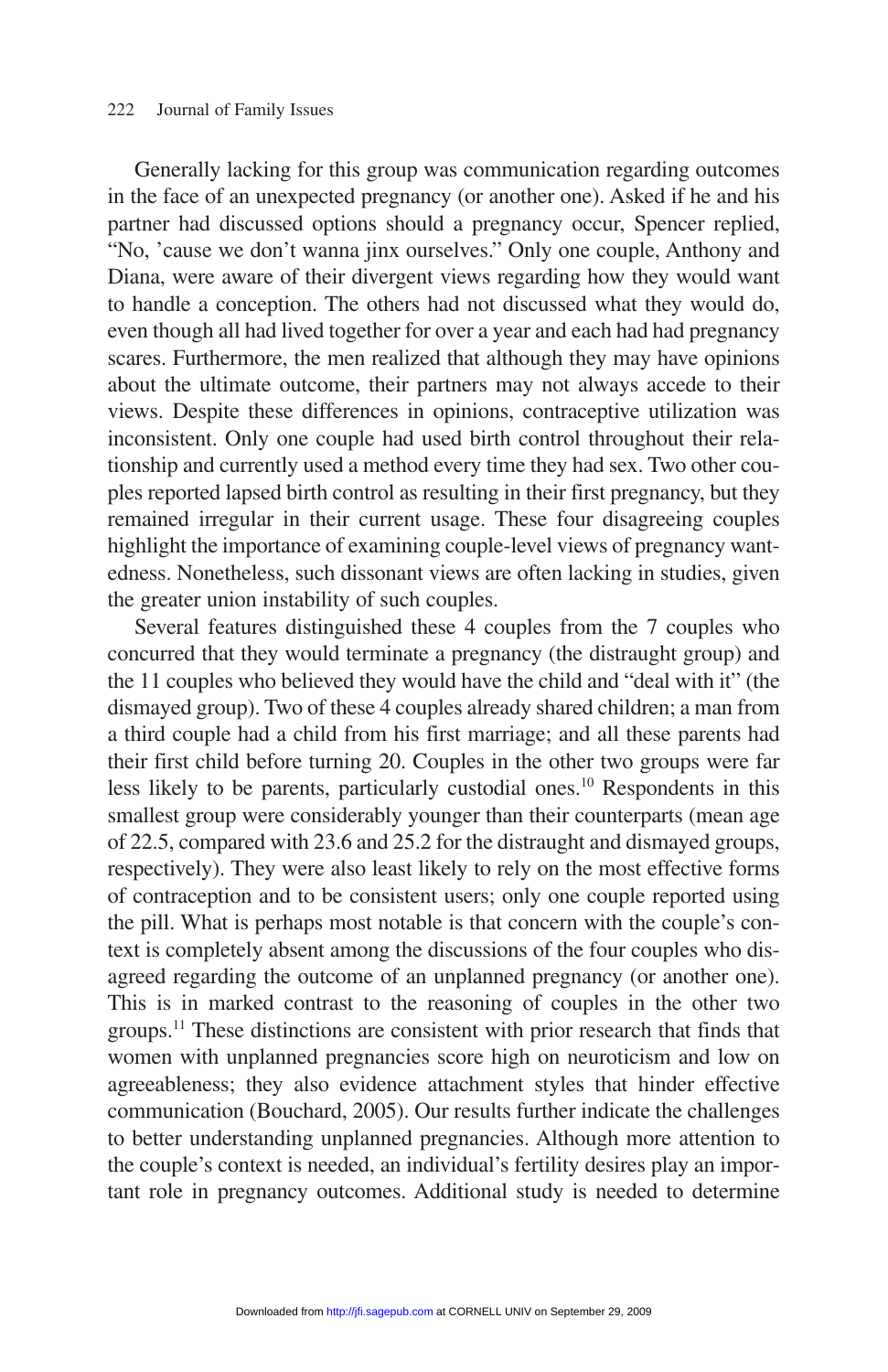how prevalent discussion and disagreement regarding childbearing plans and outcomes are—research that would have to be at the couple level.

## **Views of Marriage: The Decline of the Shotgun Wedding?**

Much ethnographic research on the lives of unmarried single mothers highlights the growing disconnect between parenting and marriage. For example, Edin and Kefalas's sample (2005) comprised women who were already mothers, and their study focused on those who were economically disadvantaged. Such women generally have less than a high school education and are frequently reliant on public assistance or have been in the recent past. Even though the women in our sample were currently working class, and the majority were not mothers; should they dissolve their unions following a cohabiting birth, many would likely end up in poverty (Avellar & Smock, 2005). The small number of cohabiting couples in our sample who became parents together provides an interesting comparison to Edin and Kefalas's sample. Of the five couples who shared children or were currently in their last trimester, only one had seriously considered getting married before their child's birth.12 Two other mothers who got pregnant as teenagers asserted that they were too young to have gotten married at that time. Both Diana and Aliyah indicated that they would prefer to marry after finishing school, a sentiment echoed by Diana's partner, Anthony. Maria, who was in her mid-20s upon getting pregnant, said that Bill had asked her to marry him several times but that she had repeatedly said no. "I want this to be because you're marrying me, not because you're marrying me because I'm pregnant," she remembered telling him. Mark and Tanya, currently expecting their second unplanned child, both asserted that they did not consider marriage either time. Although these were retrospective recollections of what transpired around the pregnancy, their justifications for not marrying did not differ much from those proffered by more disadvantaged parents (Gibson-Davis et al., 2005).

Responses of cohabiting couples who would carry a pregnancy to term differed in important ways from the views expressed by those who had already become parents while unmarried. Their answers suggest that adherence to normative sequencing for marriage before parenting persists in this workingclass sample. Support for "shotgun weddings"—marriages precipitated by pregnancies—remained evident, though couples did not always concur with such an outcome. Of the 15 couples stating that they would have a child if they got pregnant, only 5 agreed that they would definitely marry before the birth. Such respondents would be absent from studies of cohabiting parents. This proportion (33%) is somewhat higher than that of national estimates of women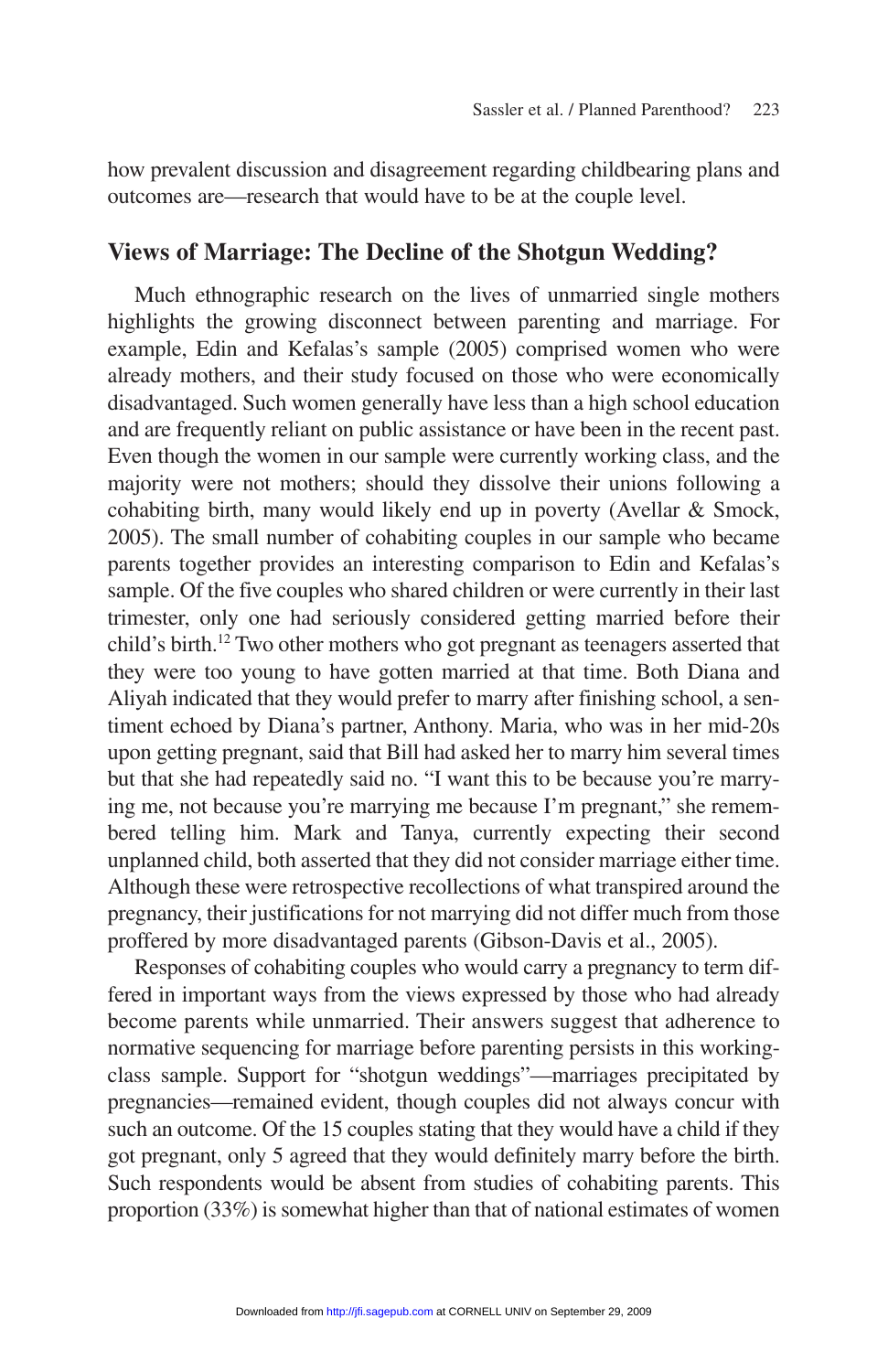who became pregnant in the early 1990s and were married by the birth of the child (27%; Raley, 2001). Among this select group, those in their early 20s stated that family pressures would encourage them to marry quickly; others mentioned their religious views. Several justified this outcome by saying that it would be better for the child, as well as the relationship, if the couple were formally married. Stephanie emphasized the child's well-being, saying, "It'll be better for the kid, and you know, so we might agree that that was the best thing for the child, if we were actually legally together." Eugene explained, "If I'm gonna have a child with somebody, I wanna be married to 'em." None of these five couples had children from prior relationships.

But the weakening hold of normative expectations for marriage before parenting is evidenced by the greater number of those who do not view childbearing as a proper impetus for marriage, as well as for couples who, though agreeing that they would have the child, did not concur whether marriage would precede a birth. Research based on the 1995 National Survey of Family Growth found that nearly two thirds of the women who became pregnant while cohabiting during the early 1990s were not married at the birth of the child (Raley, 2001). Dissonance in desires for marital births suggests that proportions could be similar for the working-class cohabitors in our sample. Seven of the couples in the sample were not in concurrence regarding their views of marriage. In four of these couples, the women expressed a stronger preference for marriage in that situation; three of the four men in this group already had a child from a prior relationship, though none were previously married. If prior behavior is any guide, these women may enter the ranks of unmarried cohabiting mothers, should they conceive.<sup>13</sup> For the remaining three couples, the men expressed a certainty that marriage would precede the birth, which their partners did not mirror. Two of these women echoed the sentiment expressed by Maria, an unmarried mother, stating that they did not want to marry because they were pregnant. Because these women were already engaged, with their partners preferring births to occur within marriage, their statements may reflect their idealization of what marriage represents. Though they expressed views in accord with more disadvantaged women, their own social contexts differed enough to raise the strong possibility that they would marry before having a child, should an unexpected pregnancy occur.

Only three couples asserted that marriage was not an important prerequisite for them, should they get pregnant. In two of these couples, one partner already had a child from a prior relationship, and one couple indicated that they would not want a pregnancy to impinge on their wedding plans. The other two couples did not believe that married parents would be any different from cohabiting ones. They also questioned whether having a baby was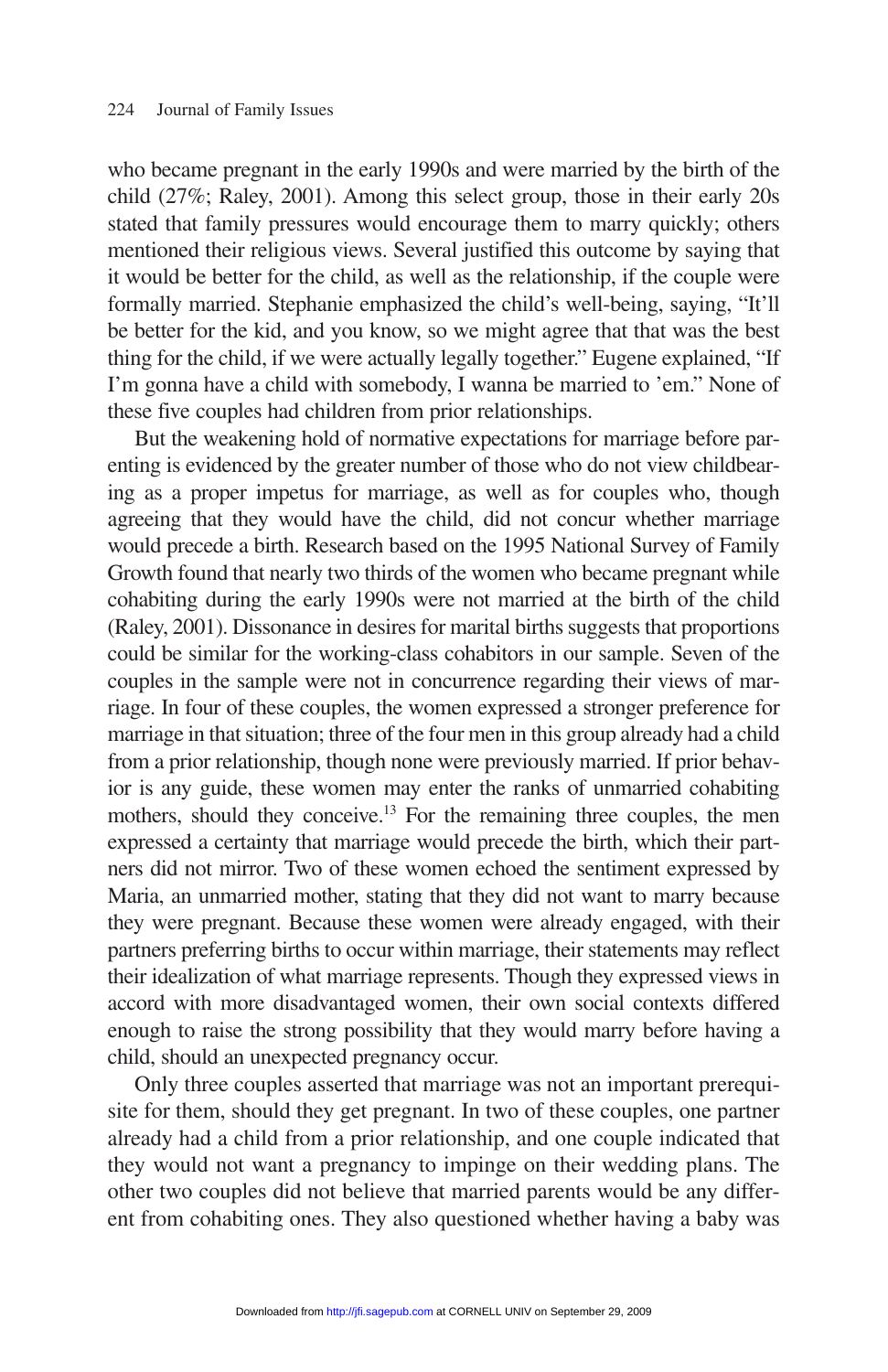the best motivation. In Brian's words, "you need to have way better reasons than having a kid to get married." Asked what grounds might suffice, he stated, "Like 'I love you and I'm gonna love you for the rest of my life, and support you, and, you know, do whatever it takes to make it work.'" Among these two couples, two partners questioned their futures with their companions. Their views may therefore be more a reflection of relationship uncertainty, one linked to the partner rather than the institution of marriage.

Our findings suggest the need to better understand the processes resulting in marriage among some pregnant couples and not others. The narratives provide evidence indicating that couples in general often consider the option of marriage should they get pregnant; their actual behavior, though, is likely to be quite different. Nonetheless, these working-class couples did not generally consider cohabitation as an acceptable alternative to marriage when children are involved. The numbers of couples who agreed that a pregnancy would precipitate marriage—as well as the larger numbers of couples whose views differed with their partners but who were negotiating marital outcomes—are far greater than the share of those who rejected marriage as a necessary prerequisite for children. A large number of respondents also thought that pregnancy was not in itself a reason to wed. As a result, cohabitors' actual outcomes may not differ much from those of less advantaged parents, should a pregnancy occur.

#### **Discussion and Conclusion**

Despite significant growth in nonmarital childbearing among cohabitors and those with at least a high school diploma but no college degree, research has been scant on the fertility desires of these populations. Our study reveals the unique challenges facing cohabitors from the middle education tier, who differ in important ways from disadvantaged youth as well as their more advantaged, college-educated counterparts. Few of the cohabitors in our sample intended to get pregnant at the present time or in their informal unions. The importance of being financially established before parenting was a central concern for all respondents, though it was emphasized most among those in their early to mid-20s. Perhaps because they desire more expansive life opportunities than what they currently have, these couples were aware that becoming parents in their current unions would impose an abundance of sacrifice and few socially acknowledged rewards.

Notwithstanding their expressed desires, contraceptive utilization appeared to be only weakly linked to pregnancy intentions. Birth control utilization was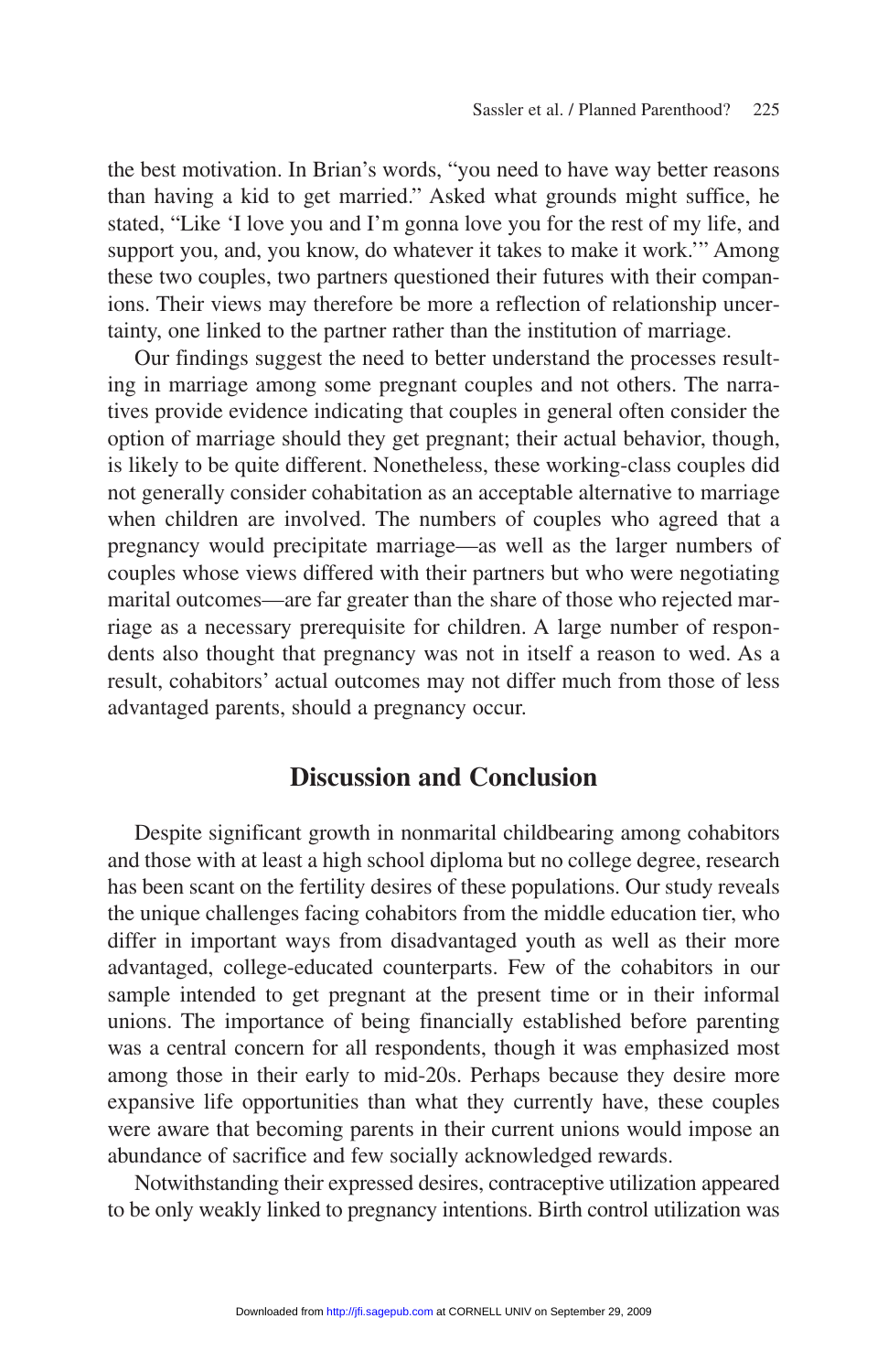most consistent among couples who would be dismayed but would have children. Erratic contraception usage was most evident for those asserting that they would terminate a pregnancy, for those who had done so in the past, or for those who had children resulting from unplanned pregnancies. Many of those who had gotten pregnant claimed to have been utilizing birth control at the time. Efforts to reduce unplanned pregnancies must focus on determining the barriers to consistent and effective contraceptive utilization among such couples. Those with the most consistent contraceptive utilization reported regular and positive communication with partners regarding methods, believed that they had a future together, had the resources to purchase contraception (or ask a partner for assistance, if means were lacking), and persevered in finding methods that were most comfortable for them. Among the various reasons reported for less-than-consistent usage of contraception were forgetfulness, presuming that prevention was the partner's responsibility, and poor communication between the couple. Women who reported accidental pregnancies while on the pill demonstrated little knowledge of the need to take the pill at the same time each day; others who expressed discomfort with hormonal methods and discontinued use were frequently unaware of ways to alleviate unpleasant side effects (e.g., nausea) or were tentative about how to find a contraceptive option that would be more comfortable. Unfortunately, we cannot determine whether this lacuna results from inadequate education in secondary schools. Nonetheless, contraceptive knowledge appeared spotty across the age spectrum and not just for the youngest respondents most affected by changes in sexuality education (Luliano, Speizer, Santelli, & Kendall, 2006). Reaching young adults no longer in the educational system with information about birth control is necessary to reduce the number of unplanned pregnancies and abortions that cohabiting couples undergo. Public information campaigns and educational efforts based in popular magazines might help address these knowledge gaps.

Because the nature of courtship has changed so dramatically and many young adults increasingly believe that they need to be established before marrying—that is, finished with school, on a career path, with money in the bank, and with, potentially, a house—once-normative sequences of adulthood have been upended. Young adults often become parents before getting married. In fact, a considerable share of those in our sample already had children, and most had not been married upon becoming parents. Furthermore, over half the couples in our sample said that they would bear the child were they to become pregnant. What might distinguish these couples from their more economically disadvantaged counterparts is their propensity to marry. Yet fewer than half the couples who said that they would have the child agreed that the birth would be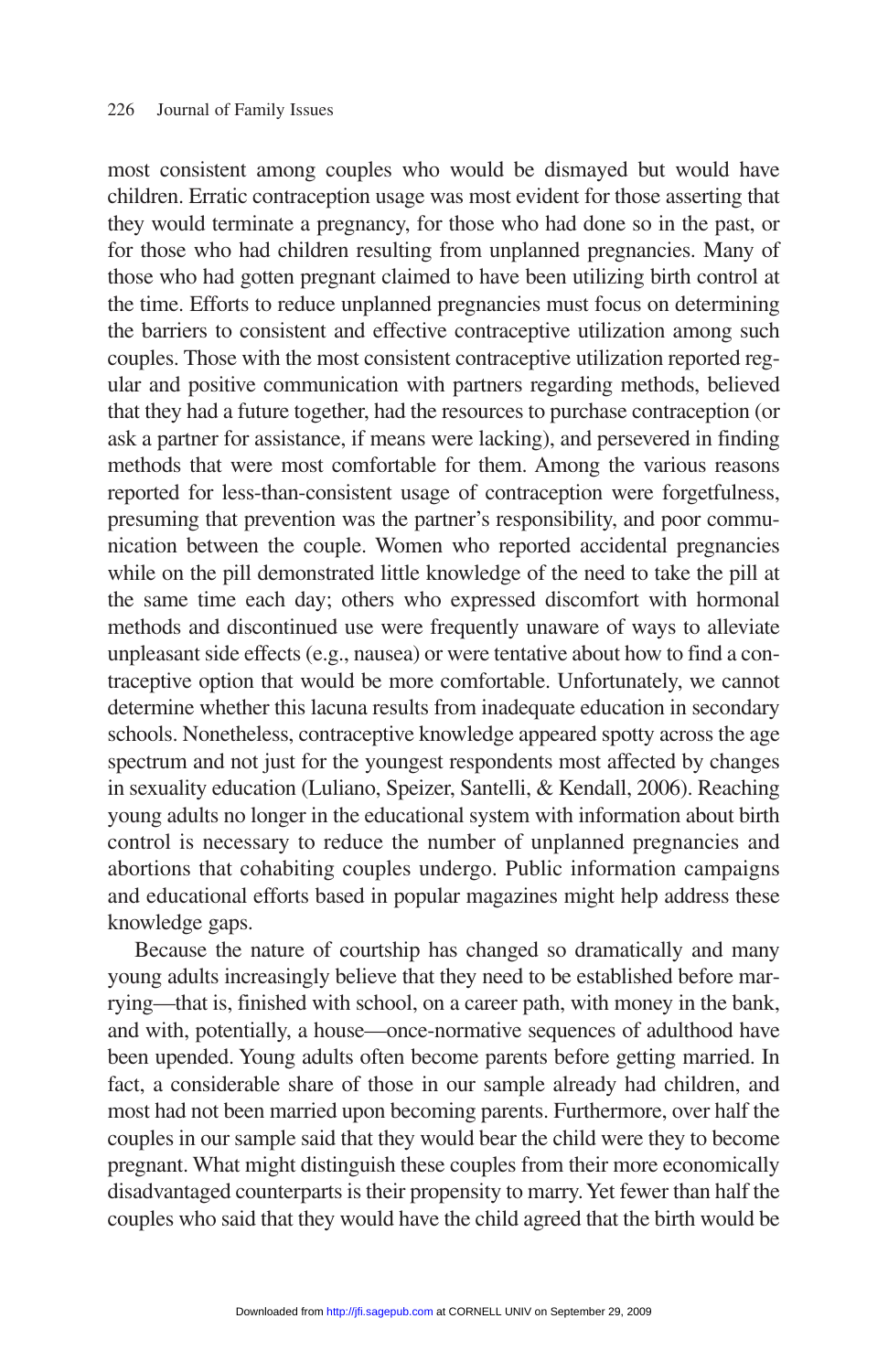preceded by marriage. A common refrain mentioned by both women and men was that a child is not an adequate reason for marriage; instead, the couple's relationship is paramount. Such sentiments highlight the challenges facing those who promote marriage by emphasizing the importance to children rather than for the adults involved. Greater assistance for young adults seeking to become financially established—more generous aid for higher education or skills training, guidance in pursuing home ownership, efforts to reduce reliance (or overreliance) on credit—could go a long way toward providing a firmer economic foundation for these couples while removing the barriers impeding many of those who would like to wed.

We find considerable support for Barrett and Wellings's proposal (2002) regarding the necessity of examining a range of criteria in determining the extent to which cohabitors' pregnancies were planned. In particular, our evidence highlights the need for much greater attention to couple-level agreement and the role of life stage in shaping birth intentions. Many of our respondents intend to have children together in the future. Determining the appropriate or ideal time for such decisions remains at issue, given the sometimes differing desires of men and women for school completion, financial readiness, and engagement. For those couples intending to have children together, these factors determine specific pregnancy intentions and use of birth control. Nonetheless, ascertaining the nature of partner agreement can be challenging. Male concurrence often seems to take the form of assigning decision making regarding pregnancy outcomes to the woman. It is therefore essential to acknowledge that couple-level agreement can take a variety of forms.

Further study that focuses on cohabiting couples is clearly warranted. Many determinants of contraceptive utilization are important elements of relationship quality—not only the kind used but also the partner's support (emotional and financial) and discussions regarding outcomes should protection fail. Less efficacious users of birth control may have weaker relationship skills or may be less able to winnow out poor matches. Ascertaining contraceptive utilization from both members of the couple may provide more accurate assessments of effectiveness, unexpected pregnancies, and abortions. Such data could also allow researchers to explore whether gender differences emerge regarding marital desires following conception and how these translate to behavioral outcomes.

Our results must be interpreted with caution, given the small nonrepresentative nature of our sample. Because we focused on those currently in cohabiting unions, we cannot ascertain whether and how cohabitors who wed after experiencing an unplanned pregnancy differ from our sample of cohabiting parents. Our sample overrepresents longer-term cohabiting couples who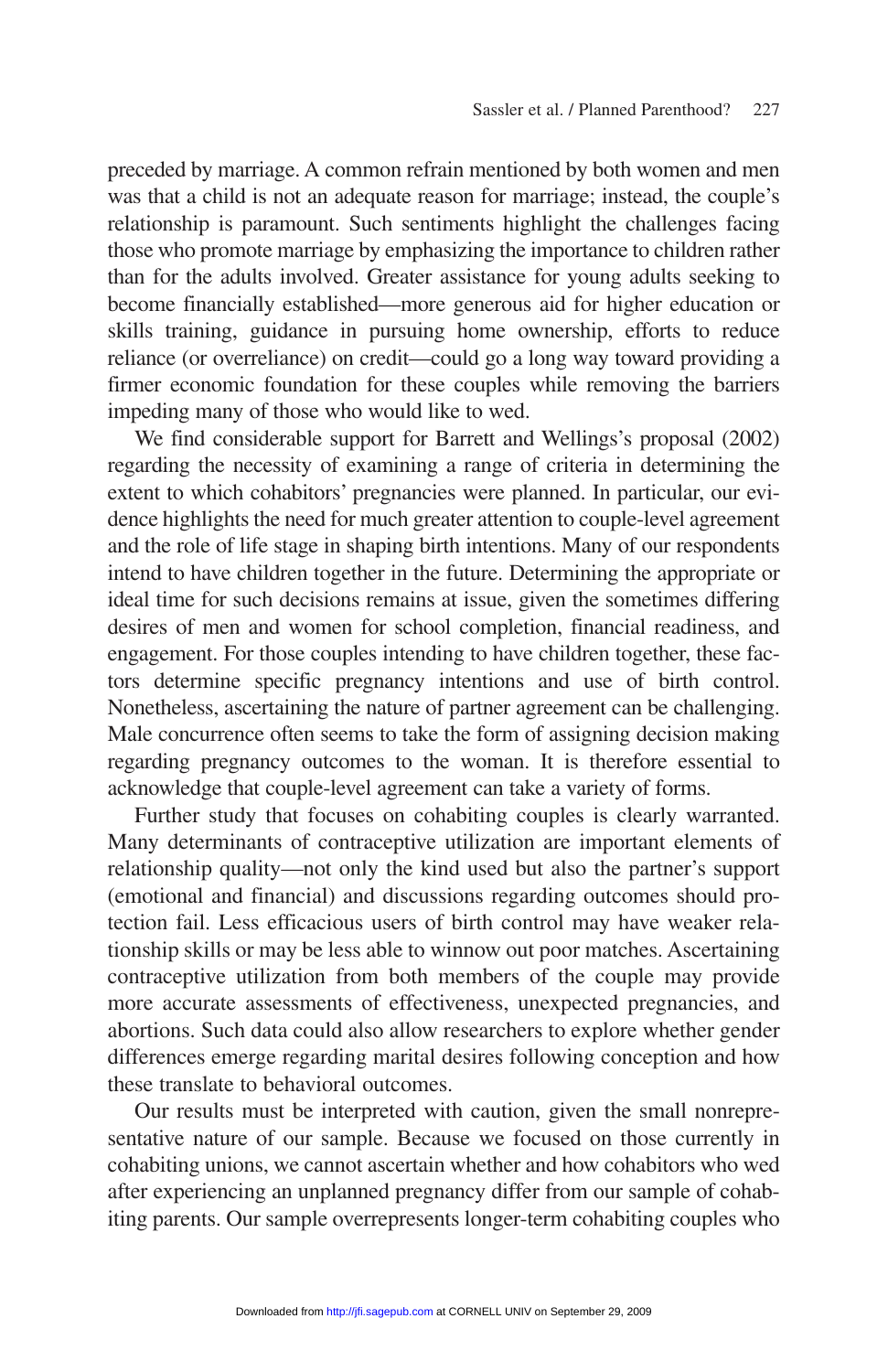have had more time to discuss contraception. Although our findings may be location specific, the results are consistent with studies of moderate-income cohabitors in other locations (Sassler & Cunningham, 2008; Smock et al., 2005). The time has clearly come to move studies of unplanned pregnancies beyond their narrow focus on low-income women. Better understanding of class differences in family formation ideals and behaviors is needed to shed light on why family formation patterns increasingly result in divergent opportunities for contemporary adults and the children they bear.

#### **Notes**

1. They were, however, significantly more likely to do so than cohabiting women with college degrees (see Musick, 2002).

2. Those who attend community college are more likely to come from families with fewer economic resources; they are less likely to have been on an academic track in high school; and they have lower rates of attaining a 4-year degree, when compared to students who start out attending a 4-year institution (Lee & Frank, 1990).

3. Among all these couples, one respondent self-identified as White; four partners were Hispanic, two were Black, and two were Asian. In four couples, one partner indicated being of partial Native American ancestry, whereas the other was White. Although the share of Ohio residents who claimed Native American ancestry was quite small in the 2000 census (0.2%), about 40,000 Ohio residents claimed to be multiracial, with some Native American identification. We relied on respondents' self-reports of their race/ethnicity and did not assess whether such identities were symbolic. In three of the four couples, the respondents were unaware of their partners' claims to having partial Native American ancestry.

4. Women's tendency to underreport abortions is well known in social research. As few as 35% of women in the National Survey of Family Growth who had had an abortion reported the experience when surveyed (Guttmacher Institute, 1997). By using couple-level data, reports of past abortions may be more accurate. It remains possible that there were couples where neither partner acknowledged a past abortion.

5. Although Bill was forthright about the termination of this second pregnancy, his partner did not mention getting an abortion, instead discussing it as a scare. This underscores the benefit of relying on couple interviews.

6. This form of bias did not appear to affect our sample couples, perhaps owing to the nature of our in-depth interviews, which allowed respondents to express initial misgivings as well as current sentiments about the child (e.g., Maria's testimony). Another serious form of bias resulting from our retrospective assessments of pregnancy wantedness was that information was obtained only from couples who remained together but did not marry following the pregnancy. Very different reports might have been proffered from couples who married following conception but before birth; such births might have been more likely to be discussed as being mistimed. Reports from individuals whose relationship broke up following a conception may have reflected even more negative sentiments, if the couple bore the child or reported receiving an abortion. Finally, decisions about unintended pregnancies (particularly, abortion) might have been affected by dynamics such as domestic violence, substance abuse, and infidelity (Cherlin, Burton, Hurt, & Purvin, 2004; Kenney & McLanahan, 2006). We did not ask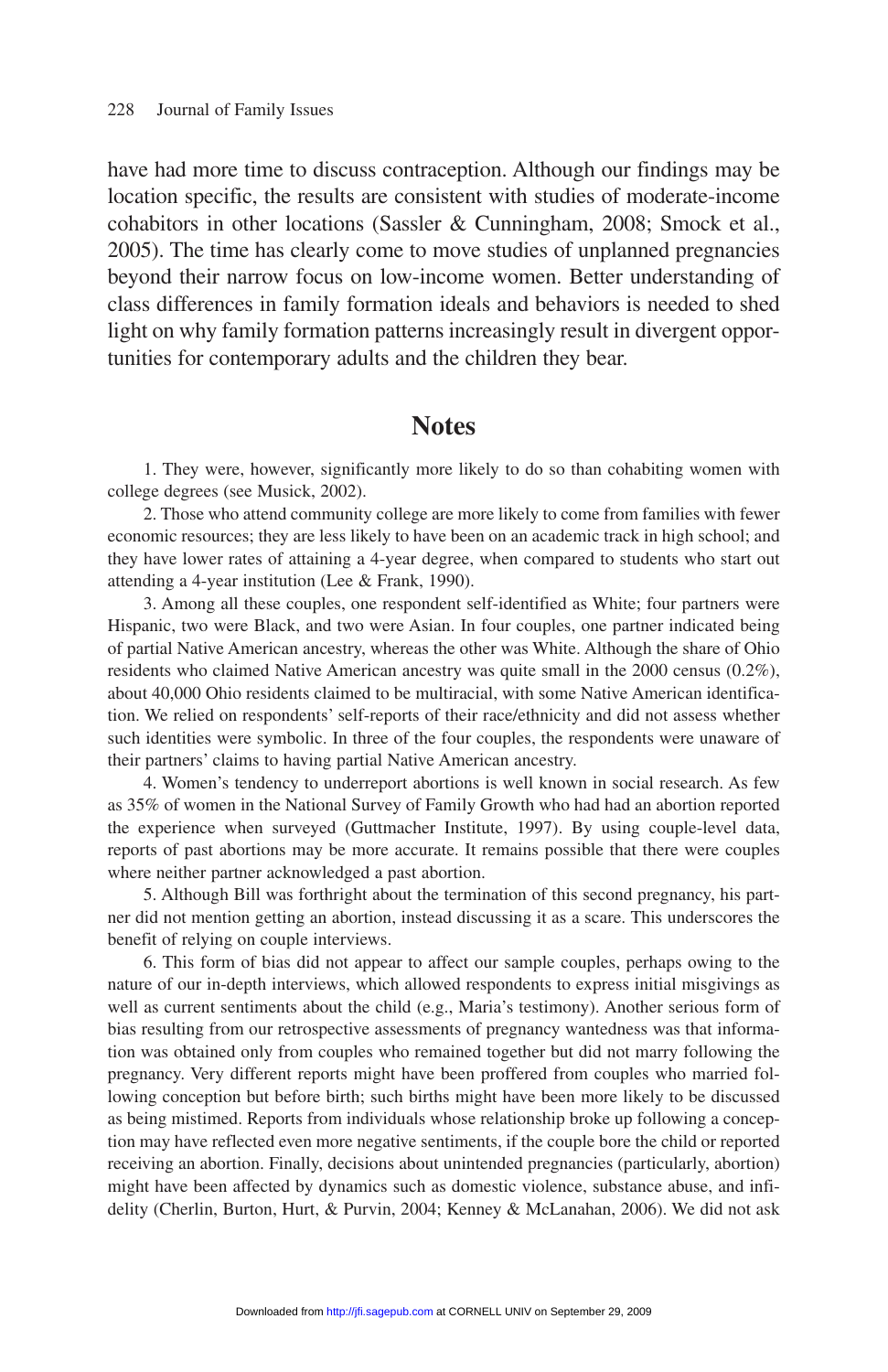about these issues in our interviews; therefore, we do not discuss their possible contribution to fertility decision making (e.g., decisions to terminate pregnancies).

7. Of the 30 couples, we excluded 4 who were not at risk of pregnancy with each other. In 2 couples, the woman was currently pregnant. In the remaining 2 couples, one partner was surgically sterilized; one woman had a tubal ligation; and one man had obtained a vasectomy.

8. Our findings regarding couple-level agreement regarding fertility intentions are consistent with findings from studies of married couples. For example, Schoen, Astone, Kim, Nathanson, and Fields (1999) found that over three quarters of married couples stated identical fertility intentions when independently assessed about plans for and desired timing of children. Thomson (1997) indicated that less than 20% of married couples in the National Survey of Family Growth disagreed regarding fertility intentions.

9. Research on contraceptive failure describes withdrawal as the least effective contraceptive method because it is considerably less effective than use of condoms and oral contraceptives (Dailard, 2003; Ranjit, Bankole, Darroch, & Singh, 2001). Withdrawal has a perfect-use effectiveness of 96%; however, because the average person does not always use the method correctly or consistently, its typical-use effectiveness is considerably lower (Dailard, 2003). In other words, 27 of 100 women who rely on withdrawal will become pregnant within the first year of utilizing that method; the estimated typical-use effectiveness of condoms is 15 in 100 women, and for oral contraceptives (i.e., the pill), the equivalent rate is 8 in 100 women (Dailard, 2003; Fu, Darroch, Haas, & Ranjit, 1999).

10. Only one partner in the distraught group was a father (noncustodial). Three men in the dismayed group were also parents, as was one woman who was partnered with one of the fathers. None had full-time custody.

11. Respondents in the distraught group referenced uncertainty about their partners or their relationships as justification for reported responses to an unplanned conception, whereas in the dismayed group, relationship strength and a belief in a shared future were reasons for carrying a child to term, even if it was mistimed or unplanned.

12. This couple indicated that their reliance on Medicaid to cover the costs of the birth deterred them from marrying before the event. They subsequently informed us that they had married.

13. One woman whose partner did not think that marriage was a necessary precedent for parenting was quite adamant that she wanted to be married before having a child, and she stated that she was on Depo-Provera. This respondent presented a prime example of efficacious use of contraceptives in pursuit of a particular fertility goal—childbearing only after marriage.

## **References**

- Acs, G., & Nelson, S. (2004). *Should we get married in the morning? A profile of cohabiting couples with children* (Discussion Paper No. 04-01). Washington, DC: Urban Institute.
- Avellar, S., & Smock, P. (2005). The economic consequences of the dissolution of cohabiting relationships. *Journal of Marriage and Family, 67,* 315-327.
- Bachrach, C. A., & Newcomer, S. (1999). Intended pregnancies and unintended pregnancies: Distinct categories or opposite ends of a continuum? *Family Planning Perspectives, 31,* 251-252.
- Barrett, G., & Wellings, K. (2002). What is a "planned" pregnancy? Empirical data from a British study. *Social Science & Medicine, 55,* 545-557.
- Berg, B. (2004). *Qualitative research methods for the social sciences*. Long Beach, CA: Allyn & Bacon.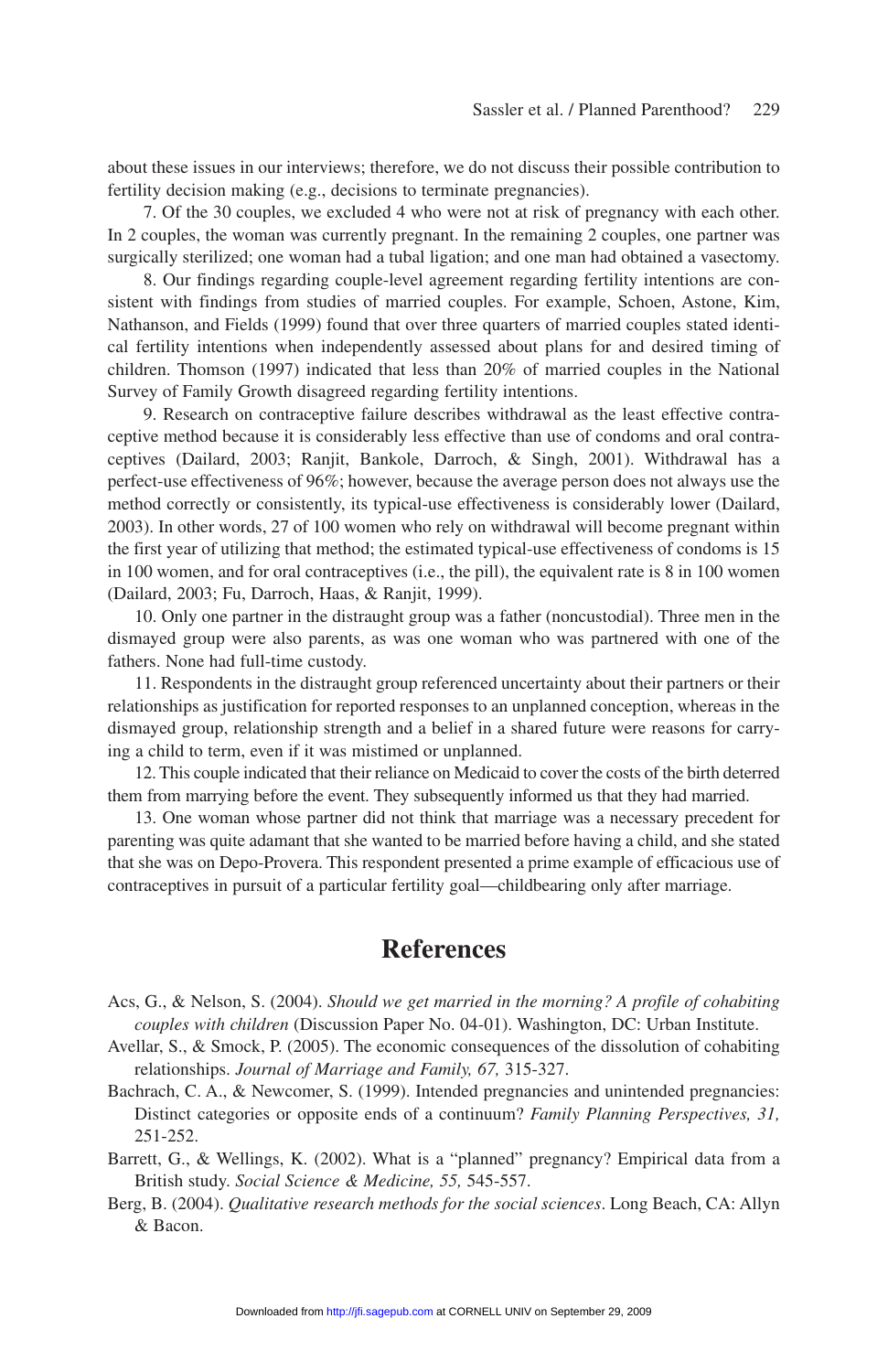- Blackwell, D. L, & Lichter, D. T. (2000). Mate selection among married and cohabiting couples. *Journal of Family Issues, 21,* 257-302.
- Boonstra, H. (2002). Teen pregnancy: Trends and lessons learned. *The Guttmacher Report on Public Policy, 5*(1). Retrieved January 9, 2006, from http://www.guttmacher.org/pubs/tgr/ 05/1/index.html
- Bouchard, G. (2005). Adult couples facing a planned or an unplanned pregnancy: Two realities. *Journal of Family Issues, 26,* 619-637.
- Bouchard, G., Boudreau, J., & Hébert, R. (2006). Transition to parenthood and conjugal life: Comparisons between planned and unplanned pregnancies. *Journal of Family Issues, 27,* 1512-1531.
- Brown, S. L. (2000). Union transitions among cohabitors: The significance of relationship assessments and expectations. *Journal of Marriage and the Family, 62,* 833-846.
- Brown, S. S., & Eisenberg, L. (1995). *The best intentions: Unintended pregnancy and the wellbeing of children and families*. Washington, DC: National Academy Press.
- Bumpass, L. L., & Lu, H. H. (2000). Trends in cohabitation and implications for children's family contexts in the United States. *Population Studies, 54,* 29-41.
- Burtless, G. (1990). *A future of lousy jobs? The changing structure of U.S. wages.* Washington, DC: Brookings Institution.
- Burton, L. M. (1990). Teenage childbearing as an alternative life-course strategy in multigenerational Black families. *Human Nature, 2,* 123-143.
- Chandra A., Martinez, G. M., Mosher, W. D., Abma, J. C., & Jones, J. (2005). *Fertility, family planning, and reproductive health of U.S. women: Data from the 2002 National Survey of Family Growth*. Washington, DC: National Center for Health Statistics.
- Cherlin, A. J., Burton, L. M., Hurt, T. R., & Purvin, D. M. (2004). The influence of physical and sexual abuse on marriage and cohabitation. *American Sociological Review, 69,* 768-789.
- Crissey, S. R. (2006). Effect of pregnancy intention on child well-being and development: Combining retrospective reports of attitude and contraceptive use. *Population Research and Policy Review, 24,* 593-615.
- Dailard, C. (2003). Understanding "abstinence": Implications for individuals, programs, and policies. *Guttmacher Report on Public Policy, 6*(5), 4-6.
- Edin, K. (2000). What do low-income single mothers say about marriage? *Social Problems, 47,* 112-133.
- Edin, K., & Kefalas, M. (2005). *Promises I can keep: Why poor women put motherhood before marriage.* Berkeley: University of California Press.
- Ellwood, D., & Jencks, C. (2004). The uneven spread of single-parent families: What do we know? Where do we look for answers? In K. Neckerman (Ed.), *Social inequality* (pp. 3-77). New York: Russell Sage.
- Finer, L. B., & Henshaw, S. K. (2006). Disparities in rates of unintended pregnancies in the United States, 1994 and 2001. *Perspectives on Sexual and Reproductive Health, 38,* 90-96.
- Fu, H., Darroch, J. E., Haas, T., & Ranjit, N. (1999). Contraceptive failure rates: New estimates from the 1995 NSFG. *Family Planning Perspectives, 31,* 56-63.
- Furstenberg, F. F. (1976). *The social consequences of teenage childbearing*. New York: Free Press.
- Furstenberg, F. F. (2001). The fading dream: Prospects for marriage in the inner city. In E. Anderson & D. S. Massey (Eds.), *Problem of the century: Racial stratification in the United States* (pp. 224-246). New York: Russell Sage.
- Gibson-Davis, C., Edin, K., & McLanahan, S. (2005). High hopes but even higher expectations: The retreat from marriage among low-income couples. *Journal of Marriage and Family, 67,* 1301-1312.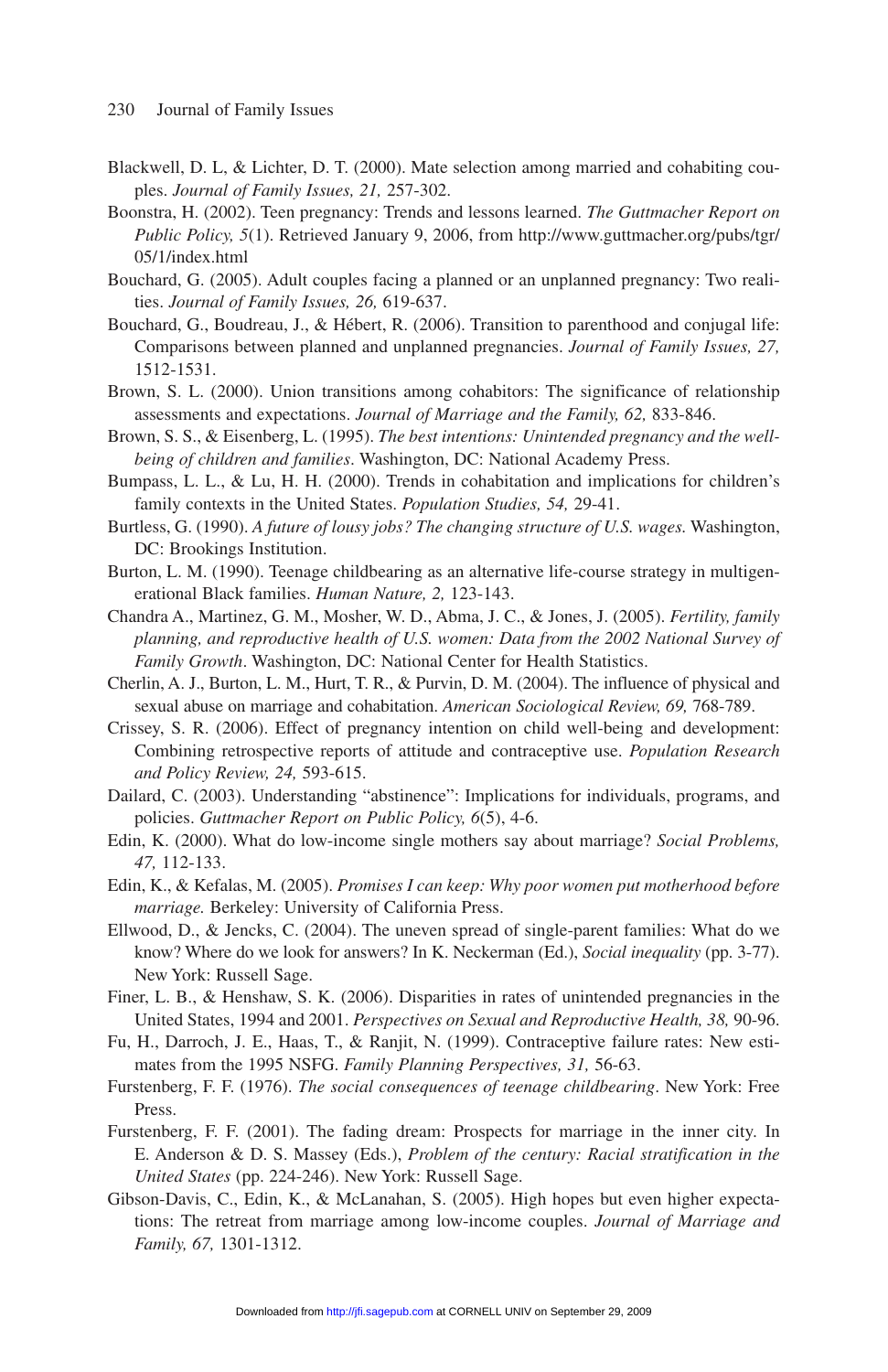- Goldscheider, F. K., & Kaufman, G. (1996). Fertility and commitment: Bringing men back in. *Population and Development Review, 22,* 87-99.
- Graefe, D. R., & Lichter, D. T. (1999). Life course transitions of American children: Parental cohabitation, marriage, and single motherhood. *Demography, 36,* 205-217.
- Graefe, D. R., & Lichter, D. T. (2002). Marriage among unwed mothers: Whites, Blacks, and Hispanics compared. *Perspectives on Sexual and Reproductive Health, 34,* 286-293.
- Guttmacher Institute. (1997). *Issues in brief: The limitations of U.S. statistics on abortion.* Retrieved August 4, 2008, from http://www.guttmacher.org/pubs/ib14.html
- Heaton, T. B., Jacobson, C., & Holland, C. (1999). Persistence and change in decisions to remain childless. *Journal of Marriage and the Family, 61,* 531-539.
- Heuveline, P., & Timberlake, J. M. (2004). The role of cohabitation in family formation: The United States in comparative perspective. *Journal of Marriage and Family, 66,* 1214-1230.
- Hummer, R. A., Hack, K. A., & Raley, R. K. (2004). Retrospective reports of pregnancy wantedness and child well-being in the United States. *Journal of Family Issues, 25,* 404-428.
- Joyner, K., & Kao, G. (2005). Interracial relationships and the transition to adulthood. *American Sociological Review, 70,* 563-581.
- Kendall, C., Afable-Munsuz, A. Speizer, I., Avery, A., Schmidt, N., & Santelli, J. (2005). Understanding pregnancy in a population of inner-city women in New Orleans: Results of qualitative research, *Social Science & Medicine, 60,* 297-311.
- Kenney, C. T., & McLanahan, S. S. (2006). Why are cohabiting relationships more violent than marriages? *Demography, 43,* 1270-140.
- Korenman, S., Kaestner, R., & Joyce, T. (2002). Consequences for infants of parental disagreement in pregnancy intention. *Perspectives on Sexual and Reproductive Health, 34,* 198-205.
- Lee, V. E., & Frank, K. A. (1990). Students' characteristics that facilitate the transfer from twoyear to four-year colleges. *Sociology of Education, 63,* 178-194.
- Levy, F. (1995). Incomes and income inequality. In R. Farley (Ed.), *State of the union: America in the 1990s: Economic trends* (pp. 1-58). New York: Russell Sage Foundation.
- Lichter, D. T., Qian, Z., & Mellott, L. (2006). Marriage or dissolution? Union transitions among poor cohabiting women. *Demography, 43,* 223-240.
- Luker, K. (1996). *Dubious conceptions: The politics of teenage pregnancy*. Cambridge, MA: Harvard University Press.
- Luliano, A. D., Speizer, I. S., Santelli, J., & Kendall, C. (2006). Reasons for contraceptive nonuse at first sex and unintended pregnancy. *American Journal of Health Behavior, 30,* 92-102.
- Manning, W. D. (1993). Marriage and cohabitation following premarital conception. *Journal of Marriage and the Family, 55,* 839-850.
- Manning, W. D. (2001). Childbearing in cohabiting unions: Racial and ethnic differences. *Family Planning Perspectives, 33,* 217-223.
- Manning, W. D., & Landale, N. S. (1996). Racial and ethnic differences in the role of cohabitation in premarital childbearing. *Journal of Marriage and the Family, 58,* 63-77.
- Manning, W. D., & Smock, P. J. (2002). First comes cohabitation and then comes marriage? A research note. *Family Planning Perspectives, 33,* 1065-1087.
- Manning, W. D., Smock, P. J., & Majumdar, D. (2004). The relative stability of cohabiting and marital unions for children. *Population Research and Policy Review, 23,* 135-159.
- Martin, J., Hamilton, B. E., Sutton, P. D., Ventura, S. J., Menacker, F., & Kirmeyer, S. (2006). *Births: Final data for 2004*. Hyattsville, MD: National Center for Health Statistics.
- Martin, S. P. (2004). Women's education and family timing: Outcomes and trends associated with age at marriage and first birth. In K. Neckerman (Ed.), *Social inequality* (pp. 79-118). New York: Russell Sage.